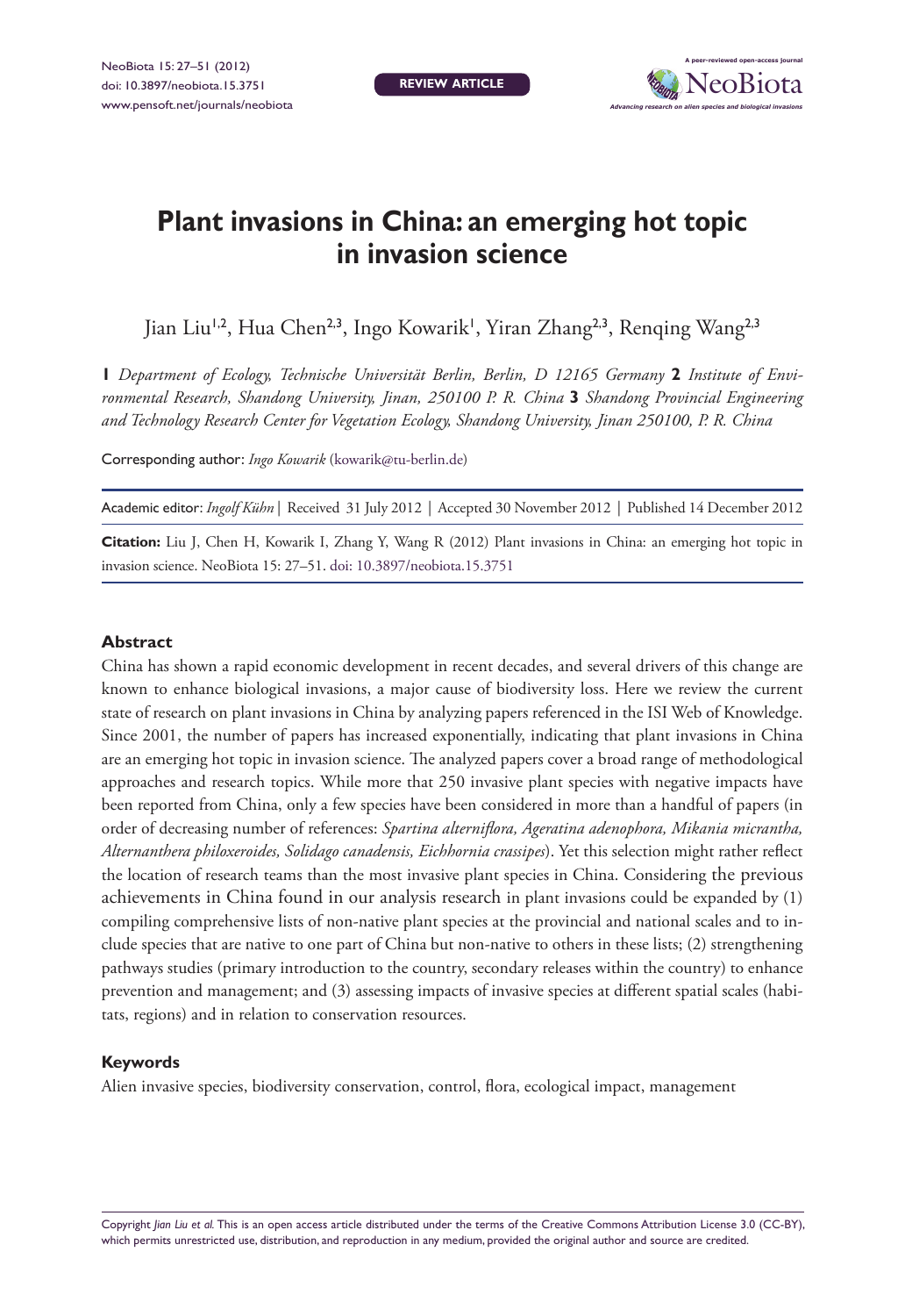# **Introduction**

Biological invasions are a major driver of biodiversity loss worldwide (Mack et al. 2000, Millennium Ecosystem Assessment 2005, Gaertner et al. 2009, Pyšek and Richardson 2010, Vilà et al. 2011), and associated costs will continue to increase with the development of international trade and global change (Pimentel et al. 2005, Dehnen-Schmutz et al. 2007, Ding et al. 2008, Perrings et al. 2010). Concepts of modern invasion science took root in the 19th and early 20th centuries (Kowarik and Pyšek 2012), but the number of invasion studies has grown enormously since Elton (1958) published the classic book of *The Ecology of Invasions by Animals and Plants* (Richardson and Pyšek 2008, Kühn et al. 2011). Yet studies on plant invasions are still geographically biased, with an overrepresentation of studies in Western countries and a low presentation of developing countries in Africa or Asia (Pyšek et al. 2008, Nuñex and Pauchard 2010, Khuroo et al. 2011). This leads to an unbalanced understanding of biological invasions, which are often context specific (Richardson and Pyšek 2006). Studies in developing countries are now trying to fill the geographical gaps in invasion science research, which will be crucial to counteract negative impacts associated with plant invasions (Khuroo et al. 2011).

China is a vast country with rich biodiversity and a long history of species introductions (Xie et al. 2001, Ju et al. 2012). For example, in 126 B.C., Zhang Qian and his assistants introduced seeds of useful plants to China from central Asia, including alfalfa (*Medicago sativa* L.), pomegranate (*Punica granatum* L.), grape (*Vitis vinifera*  L.), and safflower (*Carthamus tinctorius* L.) (Xie et al. 2001). Human disturbance and diverse introduction pathways, which usually increase in the wake of economic growth, are widely recognized as important drivers of biological invasions (Hierro et al. 2006, Meyerson and Mooney 2007, Hulme 2009, Essl et al. 2011a) and this holds particularly for China (Liu et al. 2005, Lin et al. 2007, Weber and Li 2008). While plant invasions in Europe have clearly increased since the 19th century (Lambdon et al. 2008) corresponding processes might have started later in China, likely due to the longer political and economic isolation of this country (Ding et al. 2008, Wang et al. 2011). However, with the rapid economic growth of recent decades, increasing numbers of plant introductions and linking of previously isolated regions through the establishment of new transport corridors have promoted plant invasions in China (Lin et al. 2007, Weber and Li 2008, Wang et al. 2011, Ju et al. 2012).

In the face of an accelerating pace of environmental change, the awareness of environmental problems associated with plant invasions has grown significantly in China during the last ten years (Li and Xie 2002, Xu et al. 2006). Xu et al. (2012) demonstrated that the number of invasive alien plant and animal species, i.e. species with negative impacts on biodiversity, economy or human health, increased exponentially since 1850. One of these invasive plant species is *Mikania micrantha* Kuhnt, known as "plant killer" in Chinese. This species covered nearly 40–60% of the woodlands of Neilingding Island at its peak and has been found to strongly impact local ecosystems (Zan et al. 2000, Feng et al. 2002, Wang et al. 2004).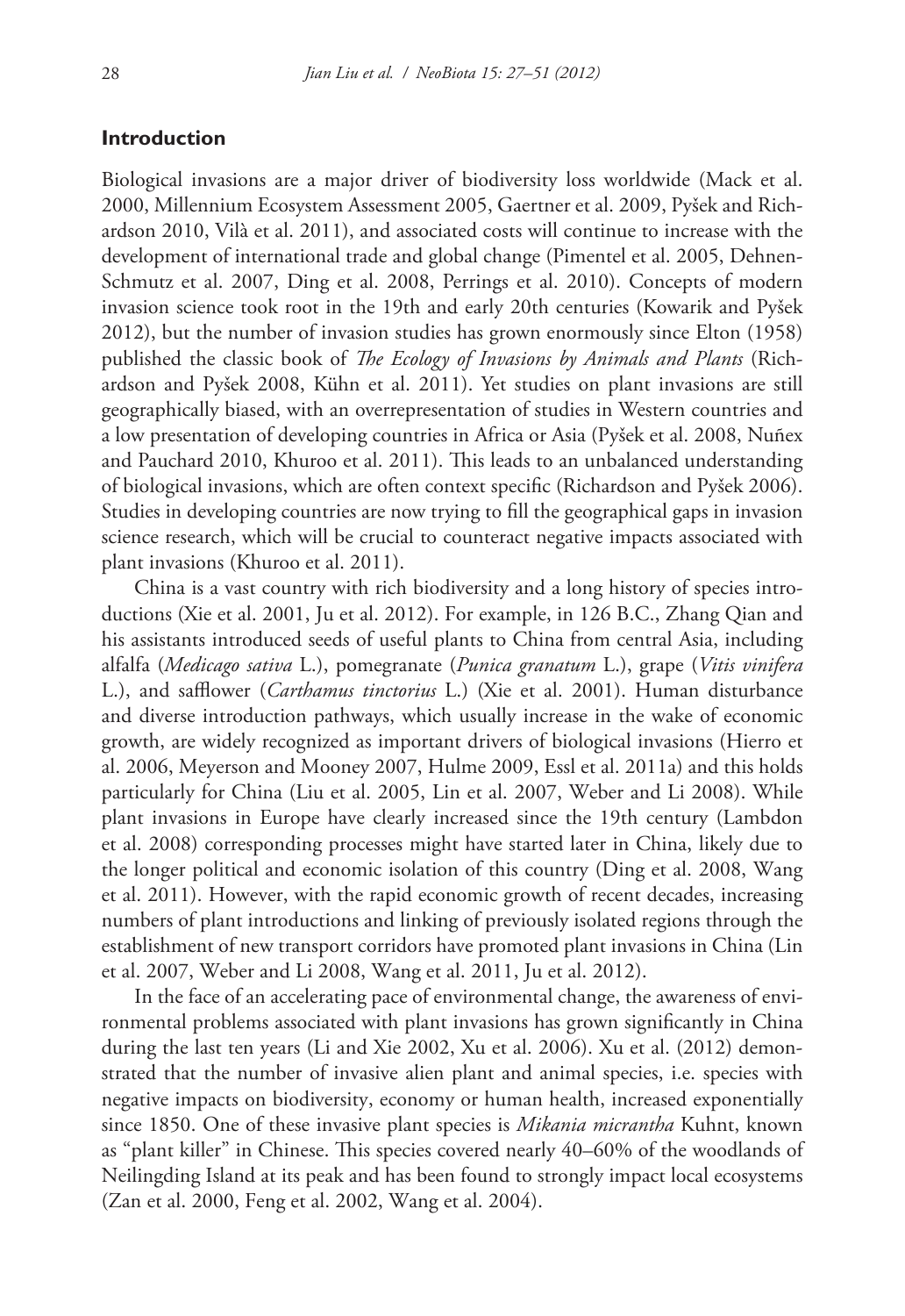The last decade yielded an increasing number of invasion studies in China. Xie et al. (2001) and Liu et al. (2001) have reviewed early papers on non-native plants in China which were published in Chinese (e.g., Hu and But 1994, Zhang and Han 1997, Ding and Wang 1998, Peng and Xiang 1999, Zan et al. 2000, Liu et al. 2001), and Ju et al. (2012) recently provided a review on different groups of plants and animals.

Here we review recent studies and research trends related to plant invasions in China, based on an analysis of papers referenced in the ISI Web of Knowledge. In particular, we were interested in the prevailing types of research (experiments, field investigations, modeling studies, reviews, or integrative analyses), the most studied species and the research topics covered by recent studies. For the latter, we screened for papers that addressed either biological features of introduced species, mechanisms, or impacts associated with plant invasions or control options. By analyzing the research trends and gaps, we also aimed to sketch future perspectives of studies on plant invasions in China.

# **Methods**

## **Scope of papers**

We screened the Web of Knowledge (ISI) for all papers published between 1945 and 2010 that are related to plant invasions in China. We used "all databases" including (1) Web of Science (1945–2010), (2) Current Contents Connect (1998–2010), (3) MEDLINE (1950–2010), and (4) Journal Citation Reports and analyzed all records published through the end of 2010. We found 643 papers when searching for the terms [plant\* or weed\*] and [invasion\* or invasive\* or introduced\* or non-native\* or neophyte\*] and [China] in topic; 329 papers when searching for [invasive species] and [China]; and 143 papers when searching for [plant invasion in China]. Combining these approaches yielded matches of a total of 1,115 papers. By reading the abstracts of these papers, 187 papers were identified as addressing plant invasions in China. In the discussion of the results we also refer to some recently published papers. We are aware of some caveats in this approach since books on plant invasions are generally not recorded in ISI nor are some papers in non ISI-listed journals (e.g., Li and Xie 2002, Wang et al. 2004, Xu 2003, Xu and Ye 2003, Zheng and Ma 2010).

# **Paper analysis**

We classified the obtained selection of 187 relevant papers according to the publication year, research type, research topic, and studied species. We differentiated the following research types: experimental studies, field investigations, modeling studies, reviews, and integrative analyses (Table 1). Experimental studies included papers based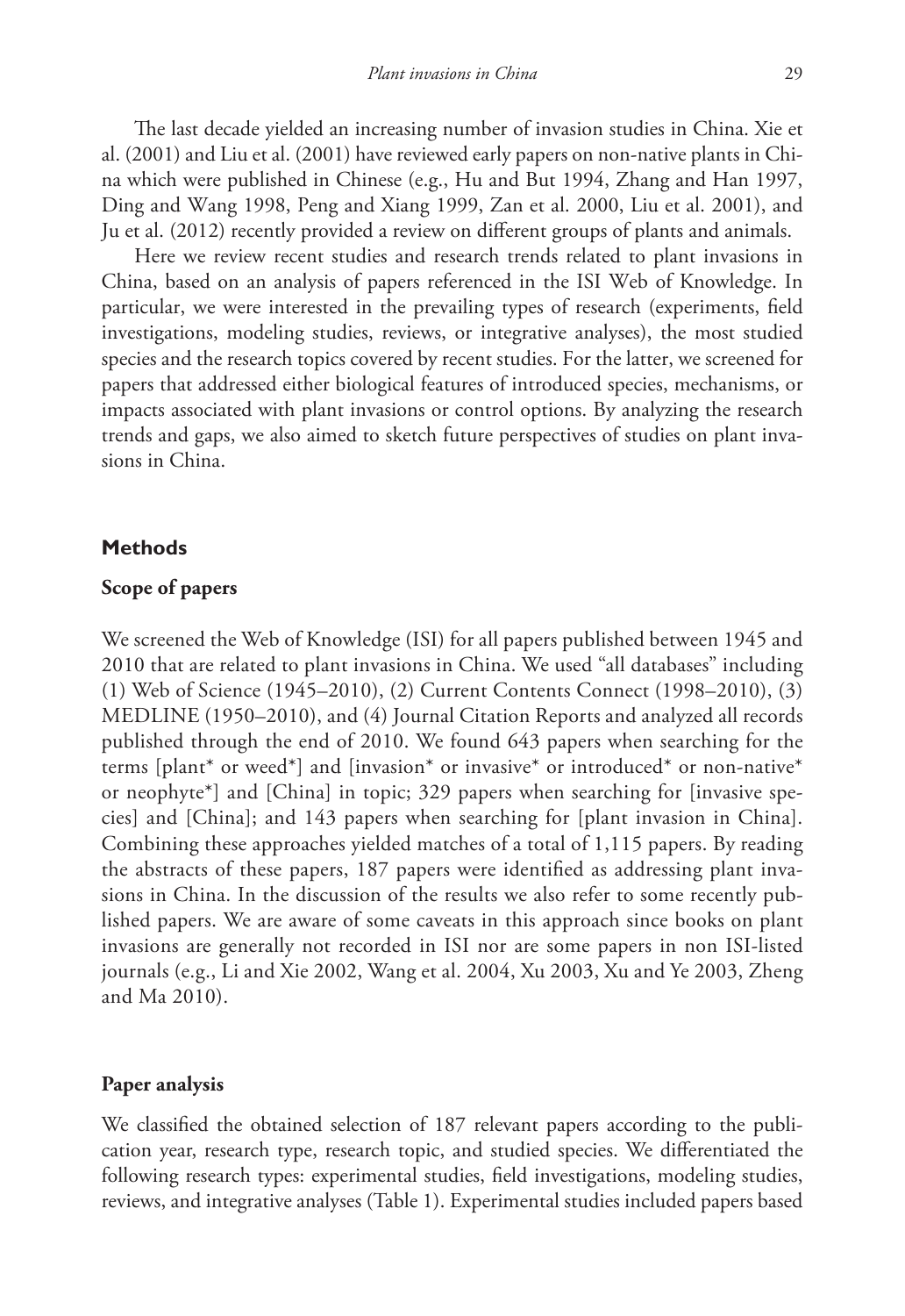on experiments, usually done in lab or greenhouse, or manipulative field experiments. Field investigations included studies mainly based on analyses in the field, e.g. of distribution patterns of a single species or changes in community composition due to the naturalization of introduced species. We considered studies to be integrative analyses if they were based on databases of large numbers of species at the regional or national scales (> 300 km<sup>2</sup>), usually aiming to reveal patterns in species traits or environmental factors related to plant invasions. In addition, we differentiated papers that provided reviews or used modeling approaches.

In a second step, we analyzed whether the papers addressed one or more of the following research topics: biological features of non-native plant species (e.g., morphological and physiological characters, clonal and propagation characteristics, genetic variation); mechanism of plant invasions (competition and other biotic interactions, human interference, enemy release, ecological, economic, or health impacts of plant invasions) and management approaches (mechanical, chemical, and biological methods). Some papers have been attributed to more than one category. For example, analyses of traits belong to the topic biological features, but when the paper demonstrated plant traits to facilitate invasions it had also been assigned to the research topic of mechanisms of invasions.

#### **Results and discussion**

# **Number of studies**

The research in ISI revealed an increasing number of studies on plant invasions in China in the last decade, with an exponentially growing number of papers since 2005 (Figure 1). The review by Xie et al. (2001) on invasive species in China is the earliest paper referenced in ISI. No publications prior to 2001 were found in ISI, illustrating a rather short period of visibility of Chinese invasion studies to the international readership.



Figure 1. Cumulative numbers of papers on plant invasions in China based on a screening of the Web of Knowledge (1945–2010), see methods for details.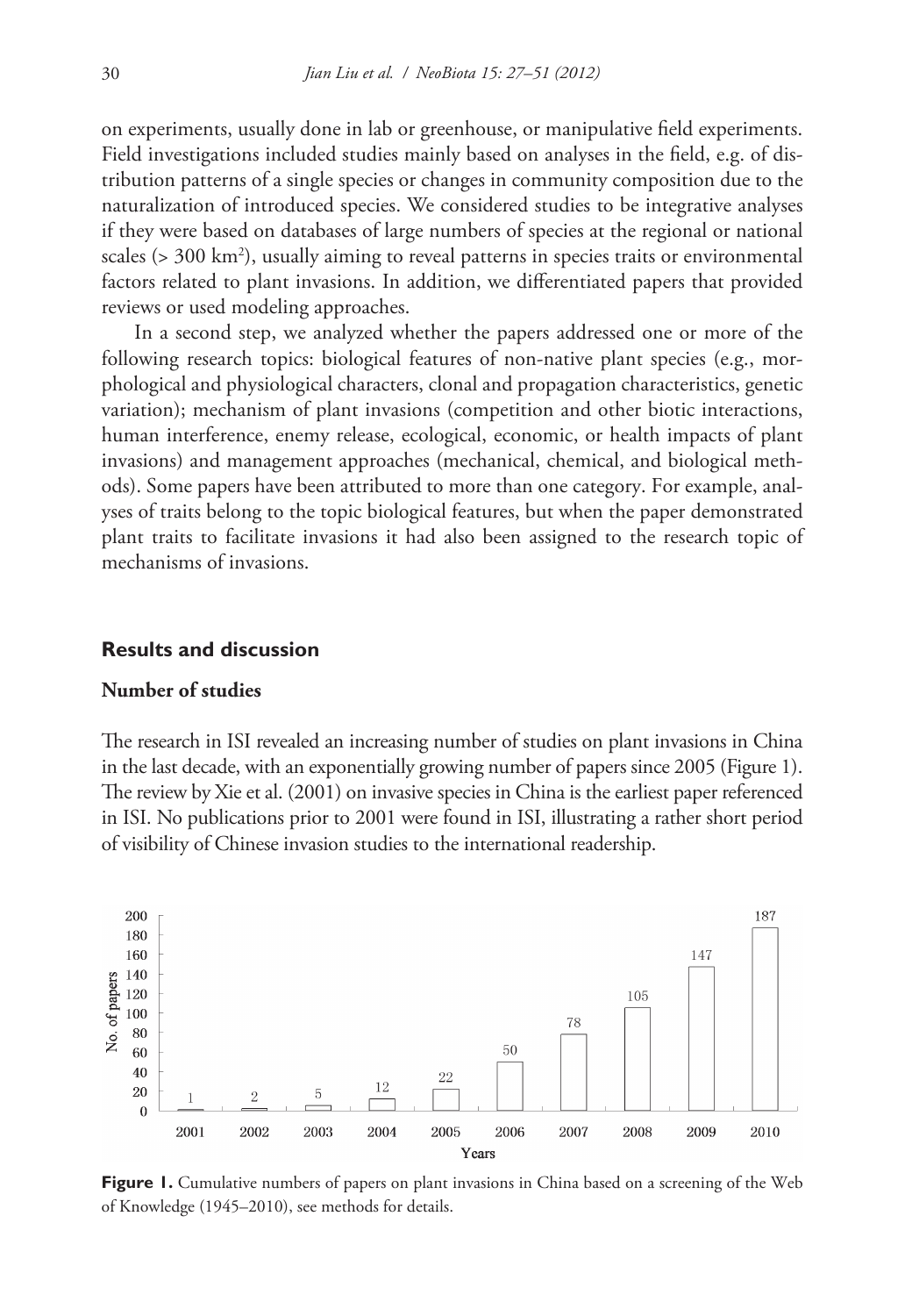# **Main research types and topics**

Most (89%) of the analyzed 187 papers addressed one or several non-native species studied by either field investigations (49%), experimental approaches (26%), modelling approaches (5%), or reviewed the existing knowledge on the species (10%; Table 1). Few papers (11%) offered integrative analyses some of which provided several lists of invasive plants in China at the national scale (Liu et al. 2005, Weber and Li 2008, Weber et al. 2008, Yang et al. 2010, He 2011). In addition, some recent papers listed naturalized plants (Wu et al. 2010, Jiang et al. 2011) and invasive plants (Liu et al. 2006, Weber and Li 2008, Huang et al. 2009, Xu et al. 2012). Yet, a comprehensive list of plant species non-native to China is missing thus far. In particular, casual non-native plant species are strongly underrepresented in existing lists. The most studied research topics (see below) included the characterization of biological features of introduced plant species and impacts associated with biological invasions, followed by studies on the control of invasive species. Compared to the latter issues, environmental factors related to plant invasions and other mechanisms that underlie plant invasions were studied to a lesser extent. Only a few papers (5%) modeled the distribution of non-native plant species in China (Table 1).

# **Most-studied species**

The majority of the most-studied invasive plant species (Table 2) are herbaceous, and all are native to the Americas which generally comprise the most important donor regions for plants introduced to China (Feng et al. 2011, Huang et al. 2011). The perennial grass *Spartina alterniflora* Loisel. is clearly at the top of the list. An array of 47 papers cover all related research topics, with a clear focus on impacts that are complex and still in debate as reviewed by An et al. (2007) and Li et al. (2009). Consistently, most control studies

**Table 1.** Classifications of 187 papers on plant invasions in China, published in the period 2001–2010 and referenced in the ISI Web of Knowledge, according to research types and research topics: A – biological features of non-native plants;  $B$  – impacts of plant invasions;  $C$  – control approaches;  $D$  – invasibility or environmental factors related to plant invasions; E – mechanisms of plant invasions; F – predictions of the distribution of non-native plants. Some papers have been attributed to more than one category.

|                       | Research topics |               |         |                |              |                          |  |  |  |  |
|-----------------------|-----------------|---------------|---------|----------------|--------------|--------------------------|--|--|--|--|
| <b>Research types</b> | All             | A             | B       |                |              |                          |  |  |  |  |
|                       |                 | <b>Traits</b> | Impacts | <b>Control</b> | Invasibility | Mechanisms   Predictions |  |  |  |  |
| Field investigations  | 91              | 35            | 33      | 14             |              |                          |  |  |  |  |
| Experimental studies  | 48              | 20            | 12      | 10             |              |                          |  |  |  |  |
| Integrative analyses  | 20              |               |         |                | 11           |                          |  |  |  |  |
| Reviews               | 19              | 11            |         |                |              |                          |  |  |  |  |
| Modeling studies      |                 |               |         |                |              |                          |  |  |  |  |
| Total                 | 187             | 72            | 57      | 36             | 23           |                          |  |  |  |  |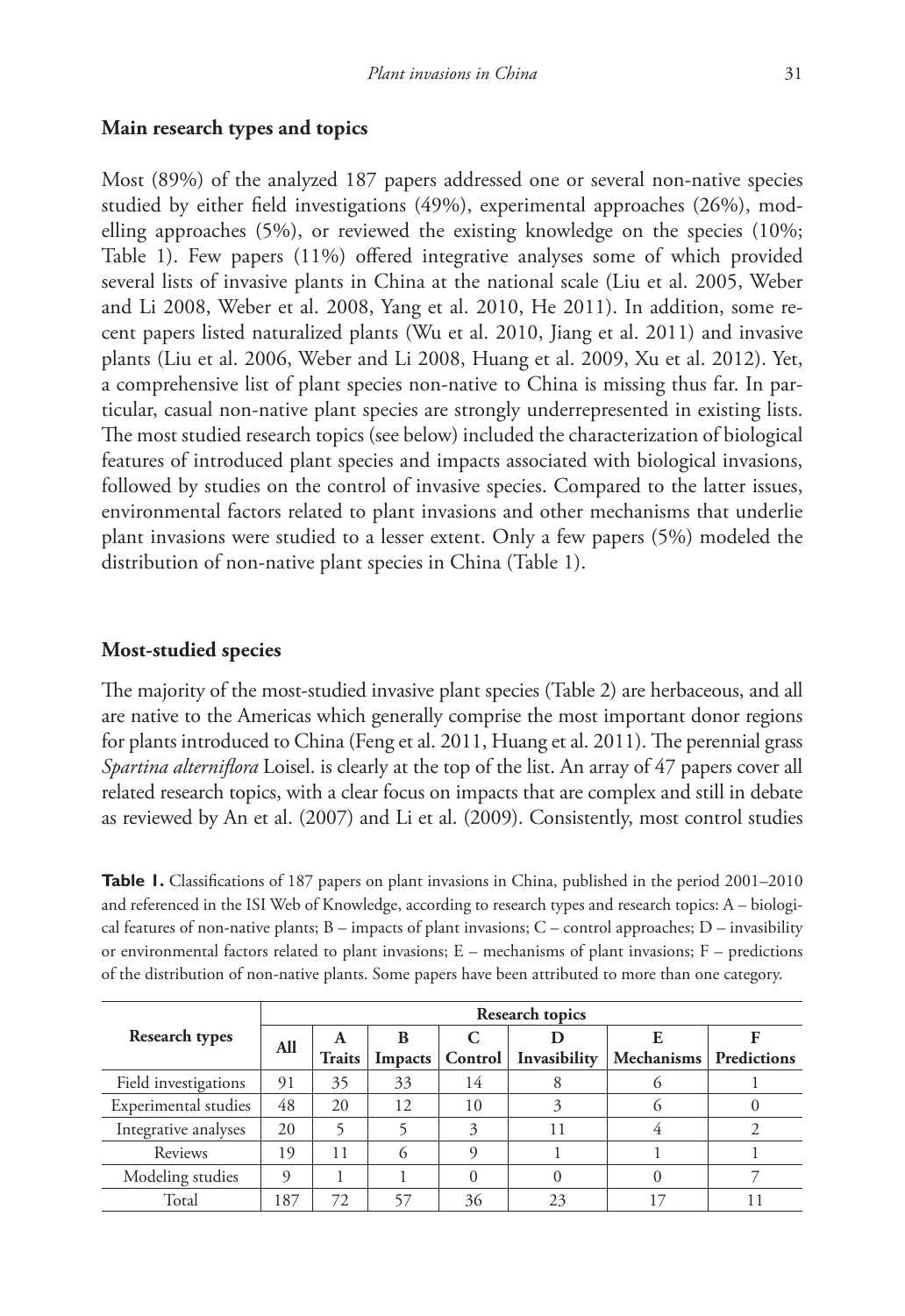addressed this species. The high numbers of studies on *S. alterniflora* might reflect the relevance of its impacts but might be also influenced by the fact that the invaded coastal ecosystems are easily accessible to researchers of many universities and national labs that are located in these areas. The second most studied species is *Ageratina adenophora*  R.M.King & H.Rob. (=*Eupatorium adenophorum* Spreng.). *Mikania micrantha* Kuhnt, *Alternanthera philoxeroides* (Mart.) Griseb., and *Solidago canadensis* L. are the topics of between 10 and 20 papers each*.* Other species treated by only a few papers are *Ambrosia artemisiifolia* L., *A. trifida* L., *Chromolaena odorata* (L.) R.M.King & H.Rob.*, Conyza sumatrensis* (Retz.) E.Walker, *Coreopsis grandiflora* Nutt. ex Chapm., *Flaveria bidentis*  (L.) Kuntze, *Galinsoga parviflora* Cav., *Lantana camara* L., *Ipomoea cairica* (L.) Sweet, *Parthenium hysterophorus* L., *Rhus typhina* L.*, Robinia pseudoacacia* L.*, Solanum rostratum* Dunal*, Spartina anglica* C.E.Hubb. and *Wedelia trilobata* (L.) Hitchc*.*

The current focus on a rather small group of invasive plant species must not necessarily reflect the importance of a given non-native species in terms of ecological or economic impacts but might be considerably affected by the location and scientific background of research teams. Yet the much higher number of 265 invasive plant species (Xu et al. 2012) clearly indicates strong research needs to study a broader range of invasive species in China.

Usually, papers on invasive plant species address species that are non-native to the total area of China. Species that are native to a region in China but non-native to one or more others are rarely studied. One example is *Syzygium jambos* [\(L.\) Alston,](http://www.itis.gov/servlet/SingleRpt/RefRpt?search_type=author&search_id=author_id&search_id_value=47918) which is native to some provinces of China but has been reported as an invasive plant species in Hong Kong (Leung et al. 2009). Another example is the tree *Ailanthus altissima* (Mill.) Swingle which had been cultivated for a long time beyond its native range in China (Hu 1979). Today, it is not only invasive in many parts of the world (Kowarik and Säumel 2007) but also started to invade areas in China beyond its native range, e.g., in the Xinjiang province since the 1990s (Huang 1997, Säumel, personal communication). Analyzing the spread and impacts of species beyond their native ranges in China thus remains a challenge for future research.

# **Biological features**

In 72 papers, the biological features of plant species non-native to China were analyzed, mostly by field studies and experimental approaches (Table 1). More than 20 papers addressed physiology, genetics, or regeneration patterns of introduced species. Fewer papers are related to morphological features and seed ecology.

Some studies illustrated physiological characters of introduced species that contribute to their invasion success. For example, Song et al. (2009) found that the increase in photosynthetic rate due to elevated CO<sub>2</sub> concentrations was significantly higher in non-native than in native species. In a study on the Yangtze River system, Jiang et al. (2009) revealed a competitive advantage of *Spartina alterniflora* over native species (*Phragmites australis* (Cav.) Steud. and *Scirpus mariqueter* Tang & F.T.Wang) through higher maximal net photosynthetic rate and a longer growing season.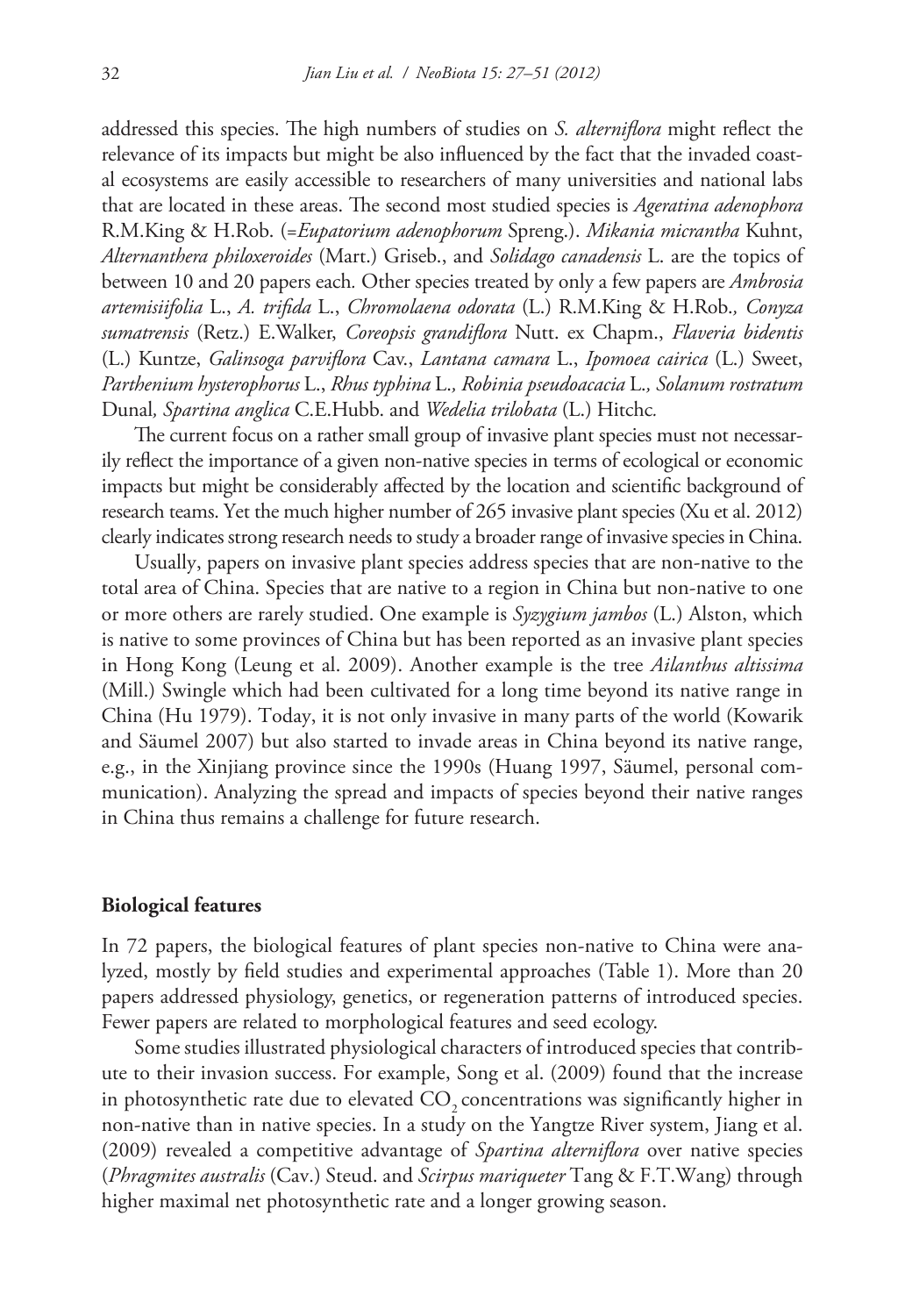| <b>Species</b>                 | Life.<br>Form | <b>Native</b>    | <b>All</b> | $\mathbf{A}$   | B                | C  | D                                                        | E              | F              |
|--------------------------------|---------------|------------------|------------|----------------|------------------|----|----------------------------------------------------------|----------------|----------------|
|                                |               | range            |            |                | Traits   Impacts |    | <b>Control   Mechanisms   Invasibility   Predictions</b> |                |                |
| Spartina<br>alterniflora       | PG            | America          | 47         | 9              | 30               | 8  | 3                                                        | 3              |                |
| Ageratina<br>adenophora        | <b>BS</b>     | North<br>America | 27         | 12             | 5                | 4  | 3                                                        | 5              |                |
| Mikania<br>micrantha           | <b>PV</b>     | America          | 19         | 8              | 4                | 7  | 1                                                        | $\mathbf{0}$   | $\overline{0}$ |
| Alternanthera<br>philoxeroides | PH            | South<br>America | 12         | $\overline{Q}$ | $\Omega$         | 4  | 4                                                        |                | $\overline{0}$ |
| Solidago<br>canadensis         | PH            | North<br>America | 10         | 4              | $\overline{2}$   | 1  | $\overline{2}$                                           |                | $\overline{2}$ |
| Eichhornia<br>crassipes        | <b>APH</b>    | South<br>America | 7          | 3              | $\Omega$         | 4  | $\boldsymbol{0}$                                         | $\overline{0}$ | $\mathbf{0}$   |
| Total                          |               |                  | 122        | 45             | 41               | 28 | 13                                                       | 10             | 4              |

**Table 2.** Most-studied alien plant species in China and related research topics (number of studies referenced in the ISI Web of Knowledge, 2001–2010). The native range and life form of the species are also shown. PG – perennial grass; BS – broadleaf shrub; PV – perennial vine; H – perennial herb; APH – aquatic perennial herb. The codes for the research topics A–F are the same as in Table 1.

Studies on the genetic variation or diversity of non-native plants revealed a very low genetic diversity in most clonal invasive plants such as *Alternanthera philoxeroides* and *Eichhornia crassipes* (Mart.) Solms (e.g., Ye et al. 2003, Ren et al. 2005, Wang et al. 2005, Li et al. 2006), while a relatively high genetic diversity has been found for a few species, such as *Coreopsis grandiflora* (Liang et al. 2008) and *Conyza sumatrensis* (Ren et al. 2010). Hao et al. (2011) illustrated a higher probability of spreading and covering a broad range in self-compatible than in self-incompatible species of Asteraceae in China.

The exploration of larger databases revealed that nearly half of 126 invasive species are clonals, and these are more frequent than other non-native plant species (Liu et al. 2006, Huang et al. 2009). Correspondingly, the top 13 plant invaders in China (based on the number of published papers) are clonally growing perennials (Huang et al. 2009). Greenhouse experiments in *Alternanthera philoxeroides* and *Spartina alterniflora* supported the idea that clonal integration and phenotypic plasticity of clonal plants have enhanced their invasion success (e.g., Geng et al. 2006, Liu et al. 2008, Yu et al. 2009, Zhao et al. 2010). By using genetic techniques, Dong et al. (2006) found that sexual reproduction facilitated the initial establishment of *Solidago canadensis* populations, while clonal growth led to a subsequent expansion of established populations.

Several studies analyzed the germination and seed banking of invasive species. Seed bank studies illustrated the role of sexual regeneration in the range expansion of clonal plants such as the highly invasive *Ageratina adenophora* and *Spartina alterniflora* (Shen et al. 2006, Xiao et al. 2009). Plasticity in seed germination and seed size was considered to be a trait that allowed for acclimation to different environmental conditions and facilitated invasions by *M. micrantha* and *Ageratina adenophora* (Yang et al. 2005, Li and Feng 2009).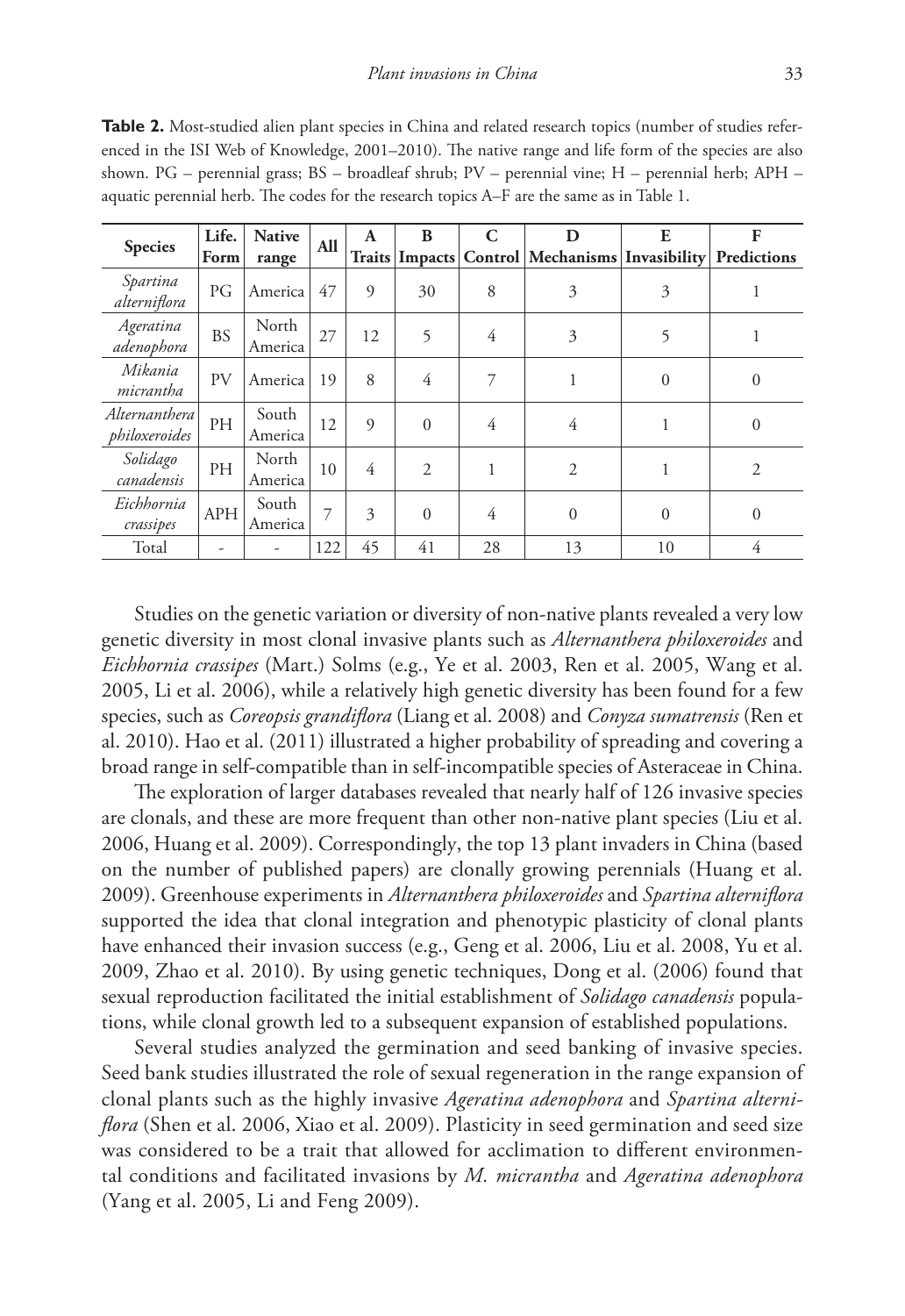## **Invasion impacts**

There were 57 papers related to impacts of plant invasions in China (Table 1), affecting native plants, birds and other animals, soil biota, climate and economy. Several papers revealed negative effects of *Spartina alterniflora* on native plants, birds, and macrobenthic invertebrate communities (reviews by An et al. 2007, Li et al. 2009, Gan et al. 2009, Xie and Gao 2009). Yet, impacts due to *Spartina* invasions are still controversially discussed. Field research suggested a significant decrease in the abundance of native species and coverage of resident vegetation as well as negative impacts on birds feeding on native plants (Chen et al. 2004). Other studies, however, identified positive impacts of *S. alterniflora*, such as an enhanced storage of carbon dioxide (Liao et al. 2007), an increased inorganic nitrogen pool in the soil (Peng et al. 2010) and better shelter and food sources for a native crab species (Wang et al. 2008).

*Ageratina adenophora* was found to inhibit native species by altering soil microbial communities (Niu et al. 2007), while *Solidago canadensis* and *M. micrantha* can reduce the seed germination of native plants by allelopathic effects (Yang et al. 2007, Wu et al. 2008). A couple of papers described changes in soil conditions and soil biota due to invasions by, e.g., *M. micrantha* (Chen et al. 2009) and *A. adenophora* (Niu et al. 2007). A recent study illustrated, that allelopathic effects of the latter species can be reduced by native soil biota (Zhu et al. 2011). Chen et al. (2011) surprisingly found that *Coreopsis grandiflora* enhanced the functional diversity of soil microbial communities of invaded habitats.

Rather few papers addressed economically relevant invasion impacts. The review by Xie et al. (2001) as well as the integrative study by Xu et al. (2006) highlighted the relevance of economic impacts due to biological invasions for several sectors such as agriculture, forestry, water transportation, and human health. The authors estimated a total of USD14.45 billion in losses caused by all groups of invasive species to China in the year of 2000 but did not differentiate the contribution of plants and other organism groups to these losses. Xu et al. (2006) also stated that sound and strict case studies are lacking – and this still holds today.

To our surprise no paper particularly addressed human health, although some books recorded the harmful impacts of invasive plants on human health, in particular of allergenic plants (*Ageratina adenophora, Ambrosia* species, Li and Xie 2002, Xu 2003, Xu and Ye 2003).

#### **Control and management**

Most papers on control or management of plant invasions addressed biological control (Table 1). Several papers explored approaches of using the native parasite *Cuscuta campestris* Yunck. to restrain the non-native *M. micrantha* (e.g., Shen et al. 2005, Lian et al. 2006b, Zhao et al. 2008, Yu et al. 2008, Yu et al. 2009). The beetle *Agasicles hygrophila* Selman & Vogt was revealed to be a useful and safe biocontrol agent of *Alternanthera*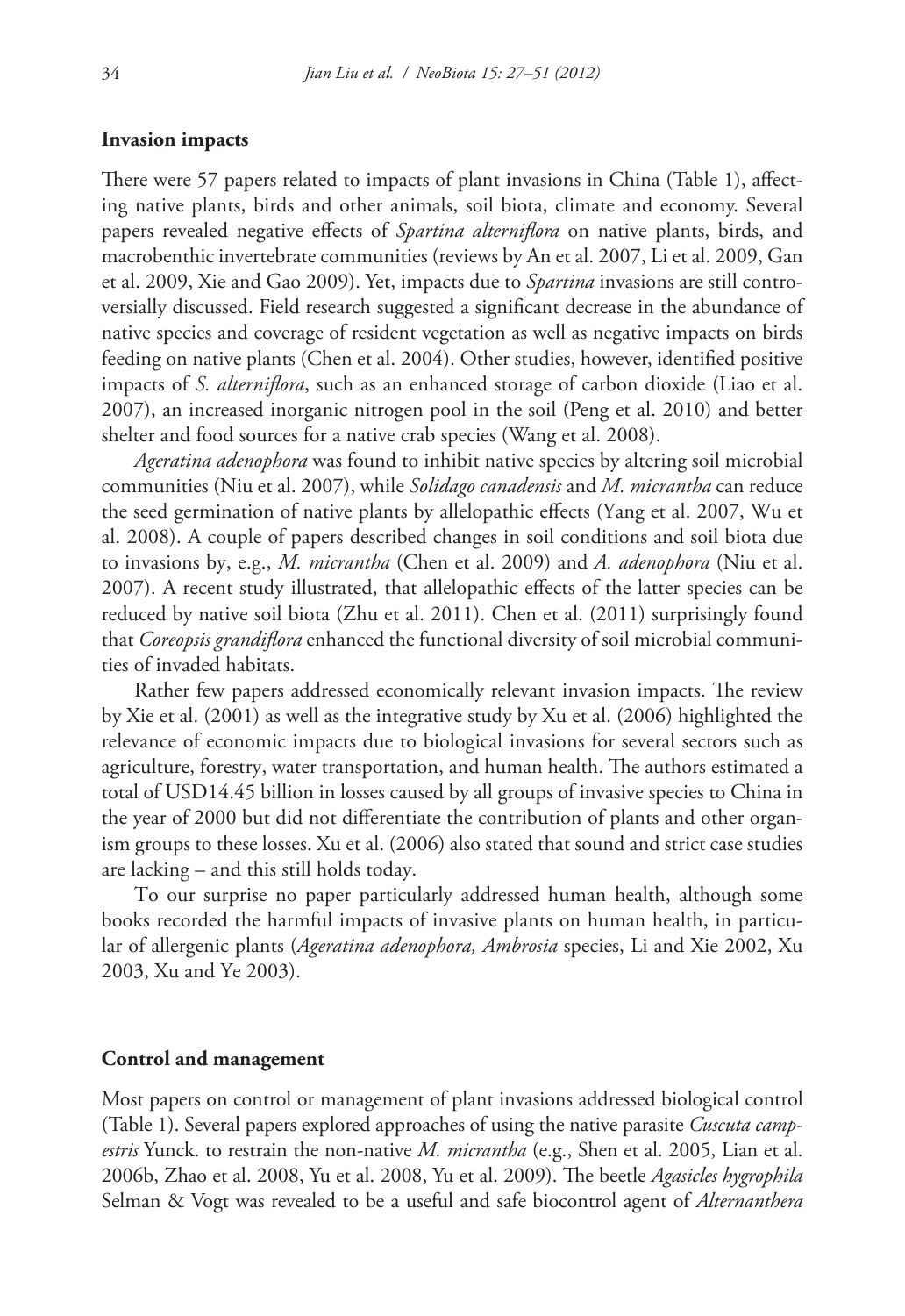*philoxeroides* as it had only limited effects on the non-target species *Alternanthera sessilis*  (L.) R.Br. ex DC. (Li and Ye 2006, Lu et al. 2010a). The ant *Dorylus orientalis* Westwood was found to be a potential control agent of *Ageratina adenophora* (Niu et al. 2010).

While most studies on biological control focus on invasive plants as target species, some ecologists have begun to study the restoration of native plant communities after performing control. For example, field studies found that native *Cuscuta campestris* could not only restrain the non-native *M. micrantha* but might also contribute to the recovery of native communities by enhancing the availability of soil resources for native species (Yu et al. 2008, Yu et al. 2009).

Mechanical control approaches were studied in a few papers. The main target species were *Spartina alterniflora* (Li and Zhang 2008, Gao et al. 2009, Tang et al. 2009a) and *M. micrantha* (Lian et al. 2006a). Mostly, methods of mechanical control were tested. For example, Lian et al. (2006a) found that periodic cutting reduced the competitiveness of *M. micrantha* and fostered the growth of native species. The authors consider this approach an effective and easy method to reduce the dominance of *M. micrantha* although control of the invader was not perfect. Moreover, it also enhanced the growth of some other non-native species. Other papers covered chemical control approaches but most of them were reviews (e.g., An et al. 2007, Pan et al. 2007). The functioning of different or combined control approaches has been rarely studied thus far. As an exception, Guo et al. (2009) analyzed the effects of herbicides, uprooting, and cutting in the flowering stage on the sexual regeneration of *Solidago canadensis*. To reduce seed production the authors recommend herbicide application at the flower bud stage or uprooting at the flowering stage. Cutting flowering branches for ornamental purposes should be avoided

Policies related to the management of invasive plants were covered by a small selection of papers, and most of them were reviews. As control approaches are usually costly, an economically beneficial use of the harvested biomass could increase the efficiency and sustainability of control measures. Lu et al. (2010b) suggested an innovative approach in the field of bio-resource engineering. Their experiments showed that mixing biomass of the invasive water hyacinth (*Eichhornia crassipes*) with pig manure leads to a much higher biogas production than by using pig manure alone.

# **Underlying mechanisms**

A couple of papers considered mechanisms underlying plant invasions in China (Table 1). Many of these were studies addressing the competition between introduced and native plant species. For example, *Spartina alterniflora* was found to have a competitive advantage over native plant species (Chen et al. 2004). Other studies illustrated significant differences in the response of native and invasive plants (*Mikania micrantha*, *Wedelia trilobata, Ipomoea cairica*) to elevated concentrations of  $\mathrm{CO}_\mathrm{2}$  and discussed these results in terms of a future success of invasive species in the face of ongoing increases in atmospheric CO<sub>2</sub> concentrations (Song et al. 2009, Song et al. 2010). Wang et al. (2011)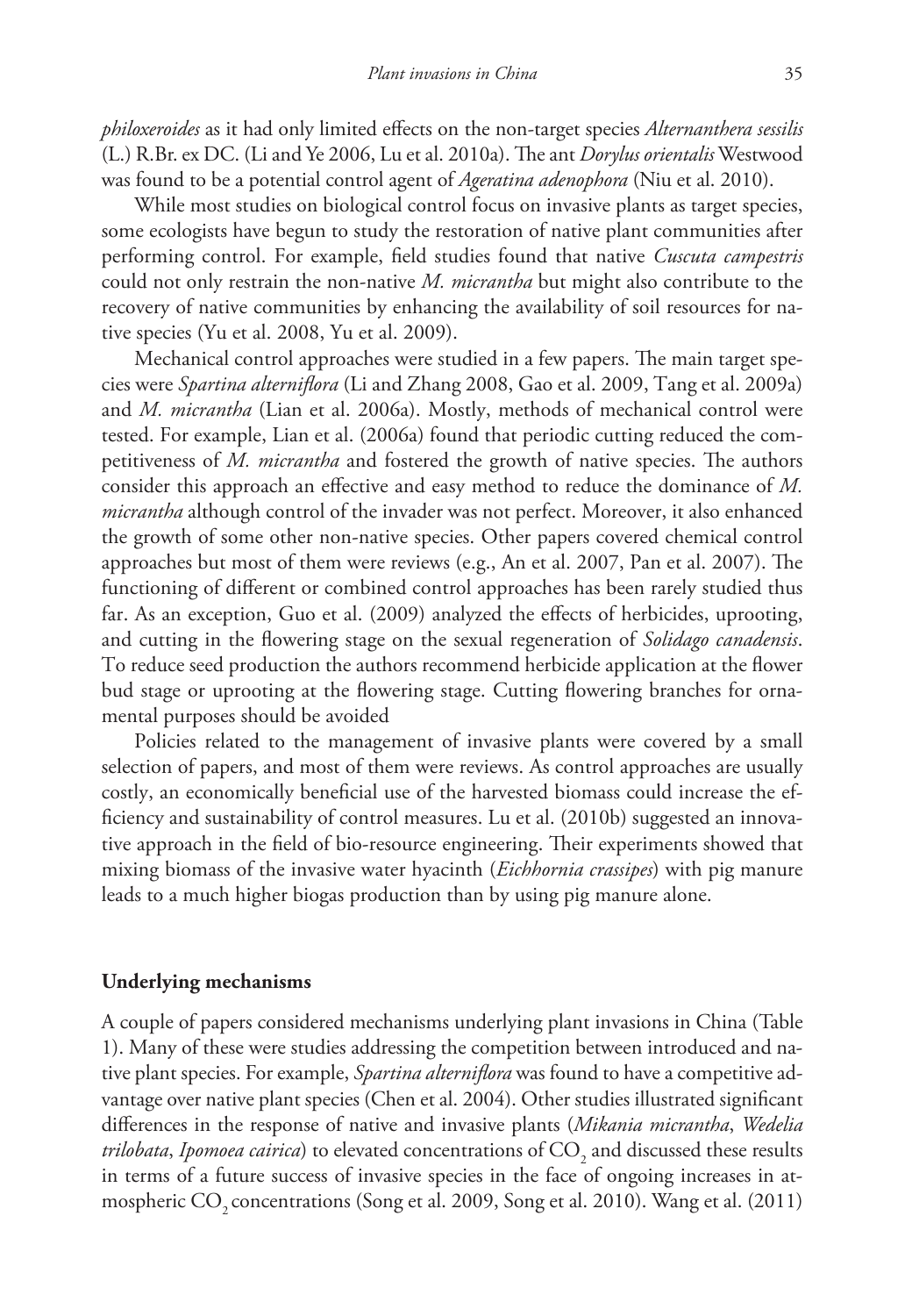found that increased temperatures enhance the aboveground biomass in *Ipomoea cairica* as well as the phytotoxicity of aqueous leachates from fresh leaves of this introduced liana. They concluded that global warming will foster invasions by this species.

Some studies tested the EICA hypothesis. For example, Feng et al. (2009, 2011) found that the invasive *Ageratina adenophora* have evolved an increased N allocation to growth and a reduced N allocation to defenses. Gao et al. (2011) provide evidence of the correlation between epigenetic reprogramming and the reversible phenotypic response of *Alternanthera philoxeroides* to particular environment in China. Pan et al. (2012) studied five populations of this invasive species and found that slow-growing genotypes experienced a stronger enemy release than fast-growing genotypes.

Biotic interactions other than competition have been studied to a lesser extent in China. Some papers studied the role of soil biota (e.g., Chen et al. 2011, Zhu et al. 2011). Based on studies of *Ageratina adenophora*, for example, Yu et al. (2005) suggested that non-native plants might inhibit native plants by changing soil microbe communities.

A few papers, mostly integrative data analyses, addressed ways of human interference to invasion processes. The fast growing economy of China has been often suggested to accelerate plant invasions through an enhanced international trade and associated species introductions (Lin et al. 2007, Ding et al. 2008, Wu et al. 2010), but studies on the relevance of different pathways are scarce (but see Xu et al. 2012 on the introduction pathways of invasive plant species). Data on the introduction history of non-native plants are limited, but analyzing the history of 123 plant species showed a continuous influx of non-native species to China after 1800 (Huang et al. 2011). However, much more species are known as naturalized in China (861 species according to Jiang et al. 2011), and casuals are usually underrepresented in species lists. It remains thus an open question whether the influx of non-native species since 1800 took place linearly or rather exponentially as indicated by the exponential growth of the number of invasive alien species of plants and animals since 1850 (Xu et al. 2012). Deeper insights into the history of plant invasions are an intriguing area of future research.

The example of *Parthenium hysterophorus* illustrates with evidence from nuclear and chloroplast DNA that multiple introductions were responsible for subsequent invasions in China (Tang et al. 2009b). As in other parts of the world, annuals were mostly introduced accidentally while perennials were mainly introduced intentionally (Xu et al., 2004).

# **Environmental factors related to invasions**

Some studies related environmental factors to plant invasions. The decreasing number of invasive plant species from the south to the north of China could be related to climatic factors (Wu et al. 2006). Recent studies illustrated the relative predictive power of biogeographic and socio-economic factors in explaining current distribution patterns (Feng et al. 2011, Huang et al. 2011). Biogeographic factors mainly explained the distribution of species introduced from Central and South America, while socio-economic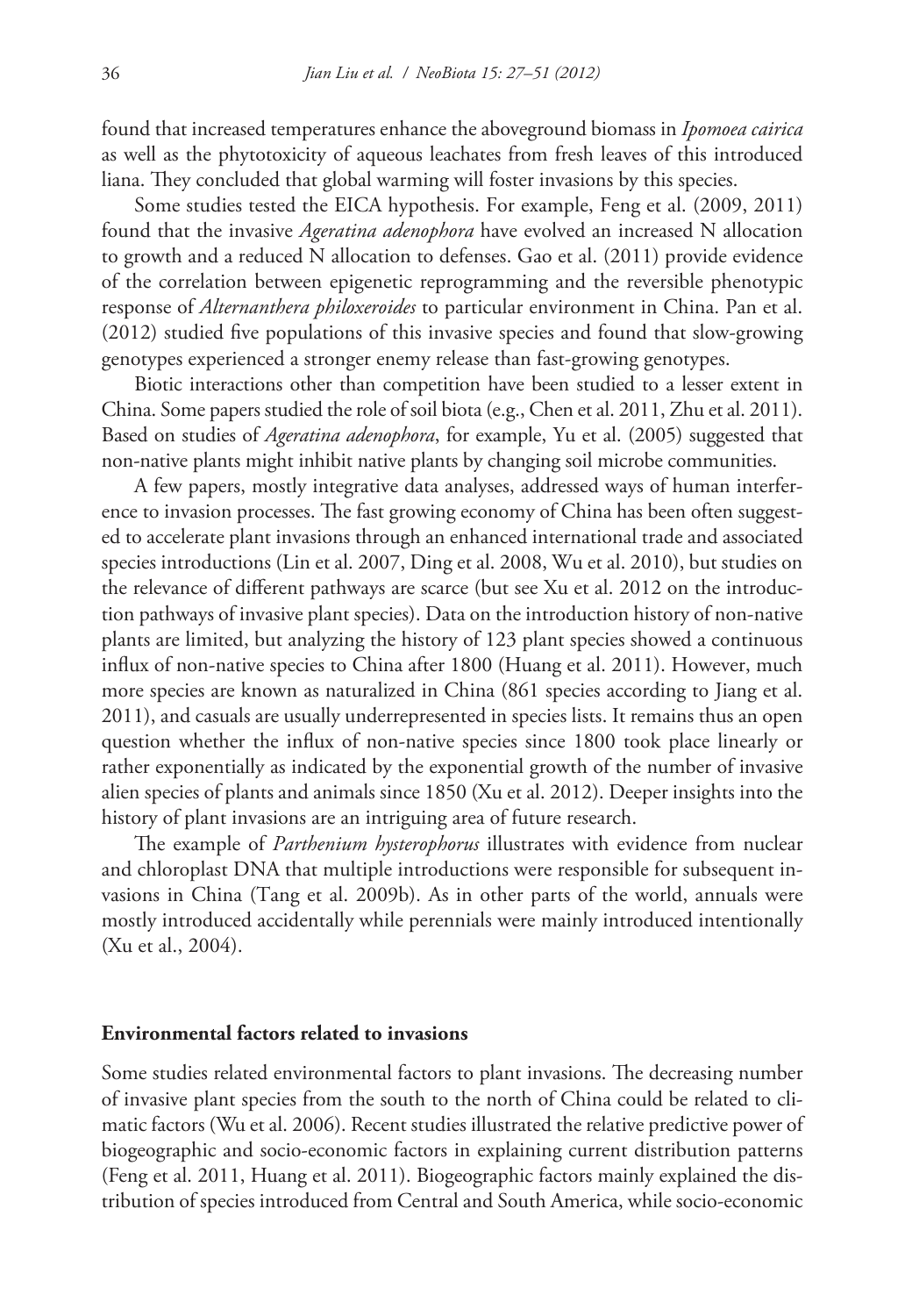factors were more important for species introduced from Eurasia or North America (Huang et al. 2011). Other studies illustrated the significance of environmental factors at the habitat scale. Lu and Ma (2006) and Dong et al. (2008), for example, found that roadside habitats favor invasions by *Ageratina adenophora* and revealed a decreasing abundance of this species with increasing distance from the road. A field survey in southeast China found that *Alternanthera philoxeroides* dominates in microhabitats with high soil nutrients and water availability, whereas the cover of its native congener *A. sessilis* was relatively high in habitats with low soil nutrients and low water availability. High resource availability therefore appears to facilitate invasions by *A. philoxeroides* (Pan et al. 2006). A study on tropical East Asian islands (some belonging to China) found that closed-canopy forests appear to resist plant invasions (Corlett 2010).

### **Modelling the distribution of non-native plants**

Only a few papers modelled the potential distribution of non-native species (Table 1), based on current environmental factors and biological features of the species, while no paper addresses the potential abundance of non-native plants in China. For example, ecological niche modelling was used to predict the invasion potential of *Ageratina adenophora* on the basis of occurrence points within colonized areas (Wang and Wang 2006). Using datasets on known localities invaded by *A. adenophora* and the environmental variables generated by the genetic algorithm for rule-set production (GARP) model, the potential future distribution of this invasive plant was modeled (Zhu et al. 2007). Using the homoclime approach, Lu et al. (2007) found that the potential range of *Solidago canadensis* in China is remarkably larger than the current range. A cellular automata model in conjunction with remote sensing and a geographical information system (GIS) was used to simulate the expansion process of *Spartina alterniflora* and support the hypothesis of space pre-emption as well as subsequent range expansion (Huang et al. 2008).

# **Conclusions**

The exponentially increasing number of papers on plant invasions in China in the last decade (Figure 1) suggests plant invasions in China to be an emerging hot topic in invasion science. The analyzed papers cover a broad range of methodological approaches and research topics and clearly enhanced the understanding of plant invasions in China, in particular by compiling species lists, analyzing taxonomic and geographical patterns, and studying species- and environment-related mechanisms that might shape plant invasions and their associated impacts. Although plant invasions have been acknowledged as an important environmental risk to China, only six invasive species have been studied in detail thus far (Table 2). This sharply contrasts to a much higher number of invasive species (Xu et al. 2012). Further invasion research in China is thus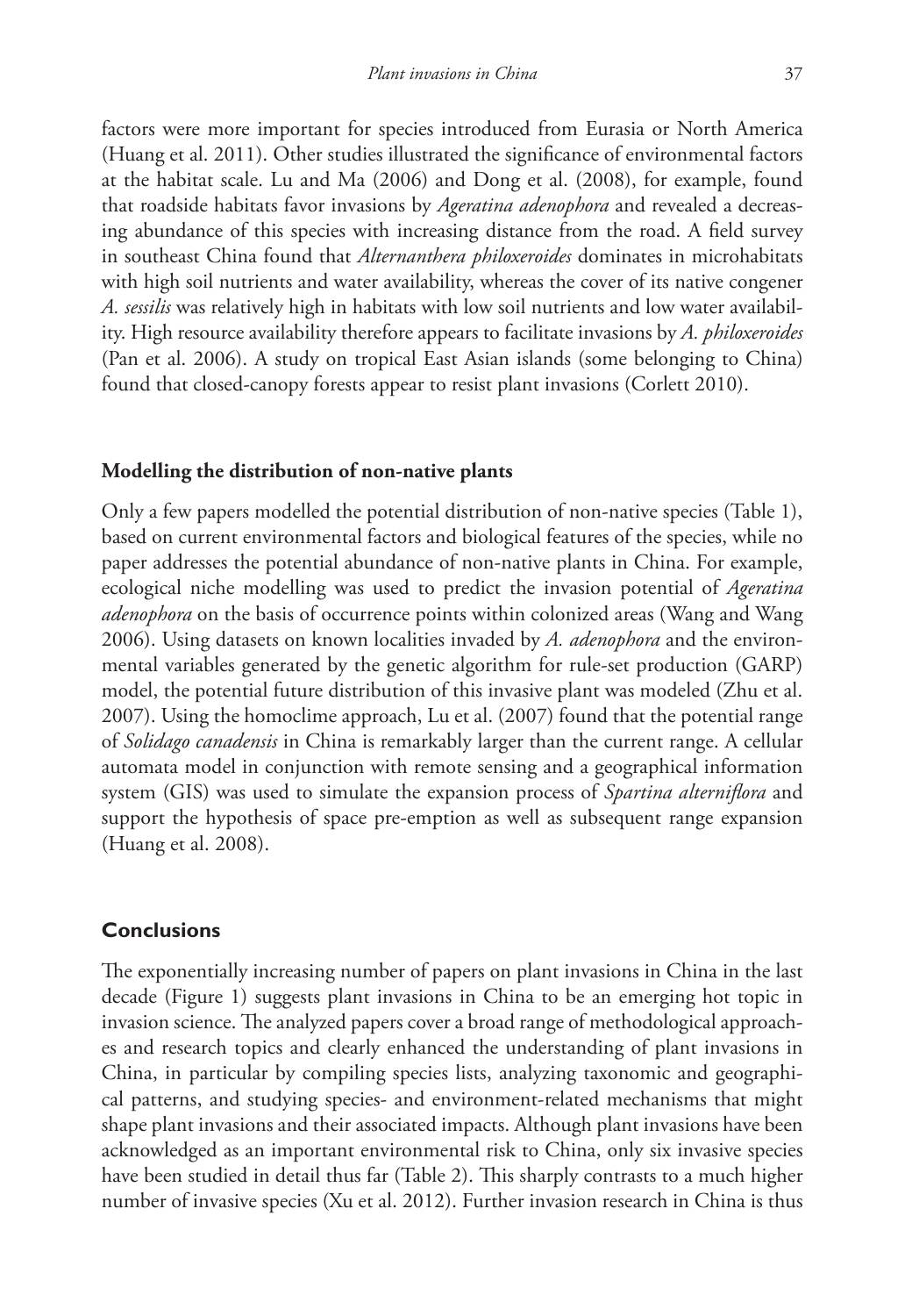strongly needed and would also help counteracting the continuing global imbalance in the understanding of invasion patterns (Richardson and Pyšek 2006).

We argue for an additional reason for encouraging further studies on plant invasions in China. This country has undergone far-reaching socio-economic changes in a relatively short period of about 30 years, and several drivers of this change are well known to enhance biological invasions (Lin et al. 2007, Ding et al. 2008, Weber and Li 2008, Huang et al. 2010). Experience from other regions indicates that a significant part of the "invasion echo" following economic changes might come decades or even centuries later. In different countries, recent invasion patterns could be better explained by economic parameters from the past (Sullivan et al. 2004, Essl et al. 2011a), and decades to centuries can elapse between the first introduction of a species to a region and subsequent invasions (Kowarik 1995, Aikio et al. 2010). Thus, the enormous recent increase in urbanization, transport corridors, and use of introduced plants in horticulture, landscaping, and forestry will certainly evoke a wave of future plant invasions in China (Ding et al. 2008, Ju et al. 2012). Strengthening invasion research in China, with special emphasis on the points described below, could help to mitigate foreseeable economic damage and negative impacts on the high biological diversity of this country. Some of the following points are generally relevant, others are more specific for China due to the special history of this country.

### **Lists of non-native species at regional and national scales**

Although some lists of naturalized plants in China have recently been compiled (Wu et al. 2010, Jiang et al. 2011) and some on invasive species already exist (Liu et al. 2005, Weber and Li 2008, Weber et al. 2008, Huang et al. 2009, Xu et al. 2012), a comprehensive list of all non-native plants in China is still lacking. China is a large country in area with starkly varying environmental conditions. Thus, complete lists of non-native species compiled at the regional scale (e.g., provinces or metropolitan areas, Wang et al. 2011) and then aggregated at the national scale might be useful. As in other regions (Lambdon et al. 2008), two categories of non-native species can then be differentiated: species non-native to China and species native to one part of China but non-native to others. This differentiation is promising as species from both categories can induce severe invasion impacts. At the province scale, the number of non-native species can be underestimated if only species non-native to a larger unit, the whole country, are considered non-native (see Guo 2011, Pyšek 2011). Additional information on the taxonomy, native range, residence time, biological characters, and propagule pressure of non-native plants as well as on invaded habitats would help to reveal traits related to invasiveness and habitat invasibility and might strengthen the use of such lists in early warning approaches (Pyšek et al. 2004, Lambdon et al. 2008).

There is growing evidence that the time since the first introduction of a species to new range matters in terms of habitat occupation, impacts and response to climate (Pyšek et al. 2005, Jarošik et al. 2011). Hence, classifying non-native plants based on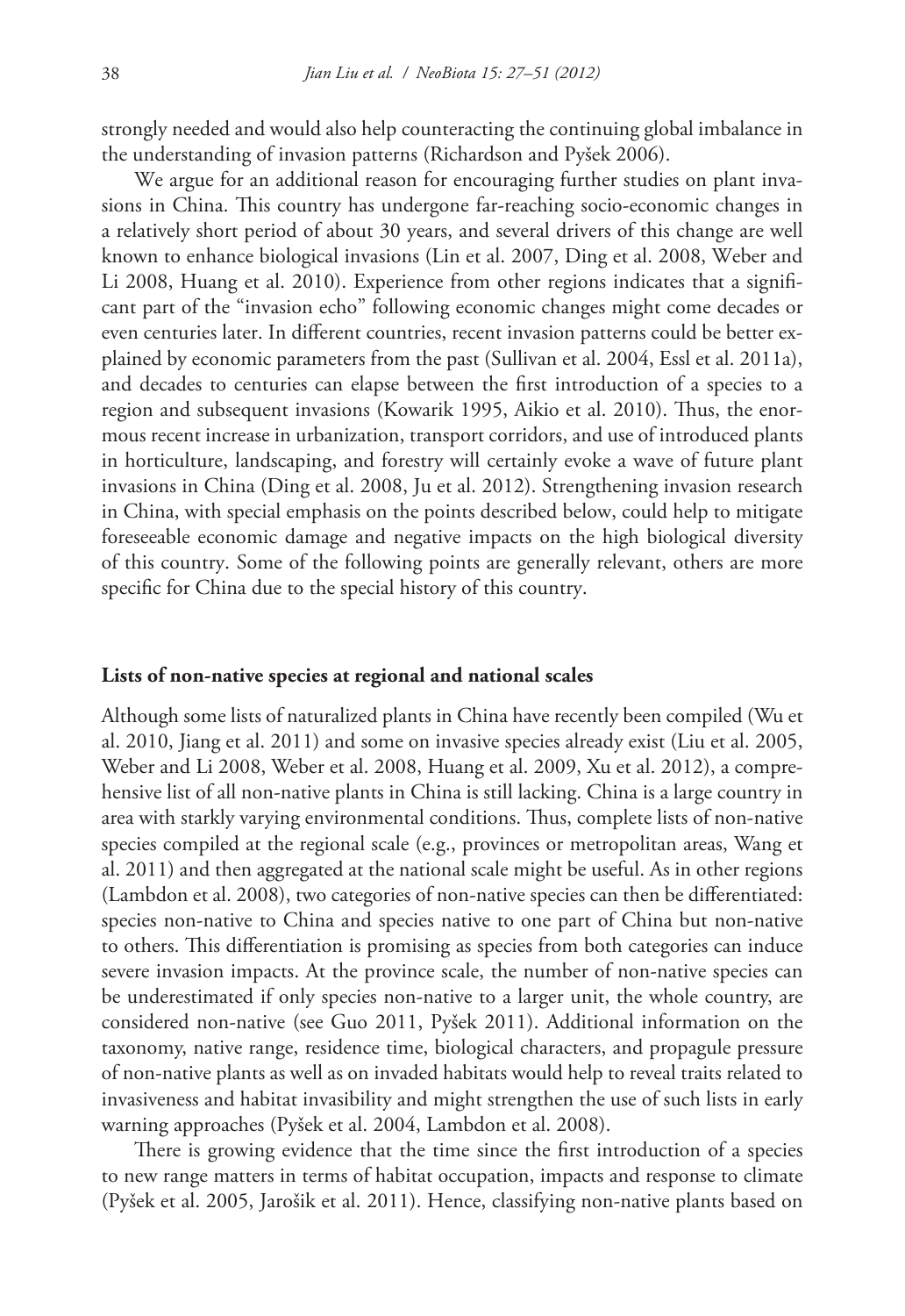different lengths of their invasion history in China could help to better understand invasion processes and associated impacts in the long run. Many early introductions that have experienced a long-term selection and adaptation to their new range are known for China (Xie et al. 2001), and considering the performance of non-native species with a long invasion history might help to predict the future performance of species with a much shorter introduction history (La Sorte and Pyšek 2009). While a temporal differentiation of archaeophytes and neophytes (pre-Columbian and post-Columbian introductions, respectively) is useful for European or American studies (Pyšek et al. 2005) another definition of "early" and "late" introductions might be appropriate for China because of the different history of this country.

# **Invasion pathways**

Human-mediated dispersal is a key process in plant invasions, and identifying and assessing the strength of dispersal vectors helps to set priorities in prevention and management (Carlton and Ruiz 2005, Kowarik and von der Lippe 2007, Hulme et al. 2008). Thus far, a few papers have studied the role of human interference on plant invasions in China. Xu et al. (2012), for example, found that about two thirds of 265 invasive plant species in China were intentionally introduced. As in other regions (Křivánek et al. 2006, Dehnen-Schmutz et al. 2007, Essl et al. 2010) horticulture and forestry are important introduction pathways. Yet as most plants are dispersal-limited even after an initial introduction to a country, subsequent secondary releases within a region often function as an important driver of plant invasions for a long period of time after the initial introduction to a country (Kowarik 2003). The case of *Spartina alterniflora* shows that repeated plantings can have highly relevant ecological consequences (An et al. 2007, Li et al. 2009). Information on negative invasion impacts of a given species can be used for regulating the relevant invasion pathways. One example is the recommendation to abandon the previously common practice of planting the North American tree *Rhus typhina* in Beijing (Wang et al. 2008).

The recent economic growth of China is associated with an increasing development of road systems, the linking of watersheds by canals, and a powerful growth of cities. The huge project of water transfer from the southern part of China to the northern part (namely the South-to-North Water Transfer Project of China), which will deliver about  $45$  billion m<sup>3</sup> of water annually from the Yangtze River to the north of China (Yang and Zehnder 2005, He et al. 2010), will also provide a new pathway for the dispersal of aquatic plants. In consequence, future invasion risks will result from interactions between the increased propagule pressure of non-native plants due to greenings of the built infrastructure and new or more effective dispersal pathways, provided either by roads (Pauchard and Alaback 2004, von der Lippe and Kowarik 2012) or waterways (Thomas et al. 2006, Säumel and Kowarik 2010, Jacquemyn et al. 2010). Consistently, road habitats appear to enhance invasions by *Ageratina adenophora* in China (Lu and Ma 2006, Dong et al. 2008). A better understanding of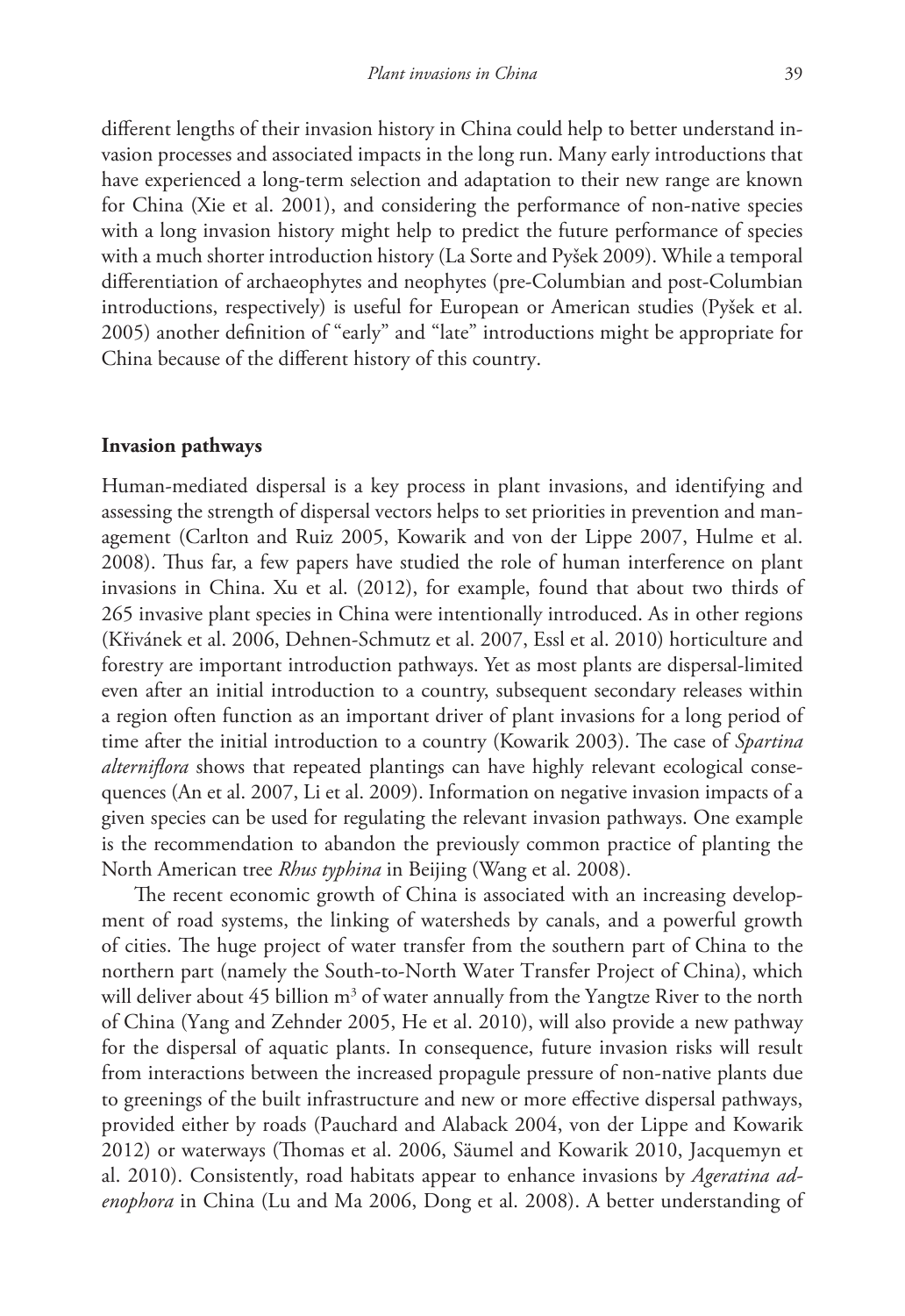habitat- or dispersal-related mechanisms would help to counteract such invasions by optimizing either prevention or management efforts. As the role of socio-economic factors in driving plant invasions is often underestimated, both human-mediated and natural factors should be considered in analyzing patterns of plant invasions (Liu et al. 2005, Meyerson and Mooney 2007).

#### **Impacts and management**

Risk assessment and management of invasive plants are essential approaches to prevent potentially harmful new introductions or mitigate negative impacts of already introduced species. While classifications of species as "invasive," i.e., problematic, in other regions might be helpful in early warning systems ("invades elsewhere" criterion; Williamson 1999), setting priorities in management would certainly profit from regionally based impact assessments (Essl et al. 2011b). As the performance of non-native plant species depends on regional and local environmental conditions, impacts might differ significantly (Thiele et al. 2011, Vilà et al. 2011). The same species can affect biodiversity negatively or positively in different regions (e.g., Jäger et al. 2009, Fischer et al. 2009). As a consequence, existing (regional) lists of invasive species in China could be expanded by adding information on conservation resources that are (or might be) affected by an invasive species and on the conservation value of these resources (Bartz et al. 2010). As control actions often fail, monitoring the desired decline of non-native target species as well as effects on other species (e.g. Yu et al. 2008, 2009) would help to optimize control. Moreover, management actions can be combined with approaches of ecological restoration (Gaertner et al. 2012).

## **Acknowledgements**

We thank Professor Shili Miao, Ingolf Kühn and two anonymous reviewers for comments on earlier versions of the paper and Kelaine Vargas for improving our English. Jian Liu was financially supported by the Key Science and Technology Project of Shandong Province (No. 2011GGH21605) and the China Scholarship Council for a research stay at Technische Universität Berlin.

# **References**

- Aikio S, Duncan RP, Hulme PE (2010) Lag-phases in alien plant invasions: separating the facts from the artefacts. Oikos 119: 370–378. [doi: 10.1111/j.1600-0706.2009.17963.x](http://dx.doi.org/10.1111/j.1600-0706.2009.17963.x)
- An SQ, Gu BH, Zhou CF, Wang ZS, Deng ZF, Zhi YB, Li HL, Chen L, Yu DH, Liu YH (2007). *Spartina* invasion in China: implications for invasive species management and future research. Weed Research 47: 183–191. [doi: 10.1111/j.1365-3180.2007.00559.x](http://dx.doi.org/10.1111/j.1365-3180.2007.00559.x)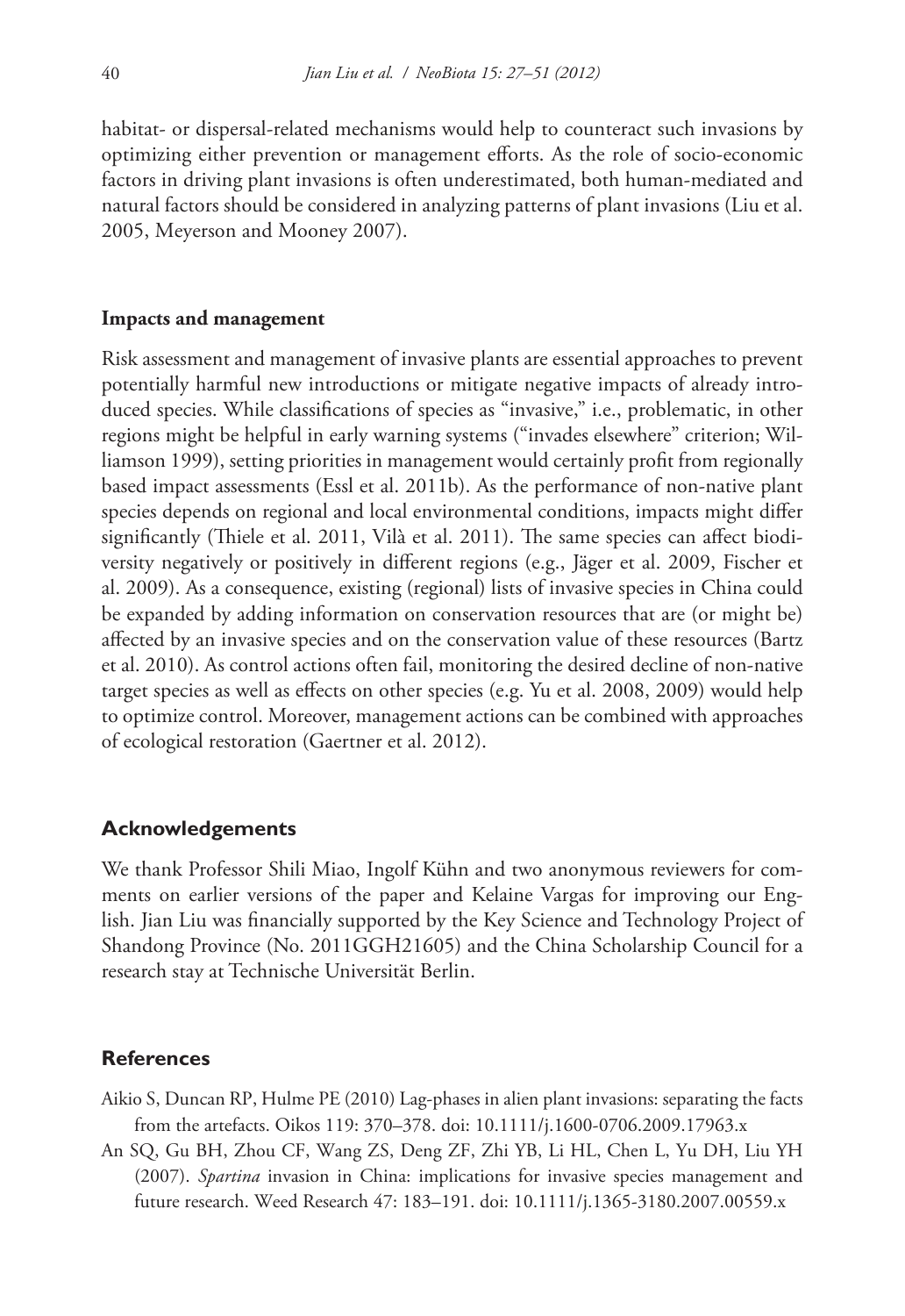- Bartz R, Heink U, Kowarik I (2010) Proposed definition of environmental damage illustrated by the cases of genetically modified crops and invasive species. Conservation Biology 24: 675–681. [doi: 10.1111/j.1523-1739.2009.01385.x](http://dx.doi.org/10.1111/j.1523-1739.2009.01385.x)
- Carlton JT, Ruiz GM (2005) Vector science and integrated vector management in bioinvasion ecology: conceptual frameworks. In: Mooney HA, Mack RN, McNeely JA, Neville LE, Schei PJ, Waage JK (Eds) Invasive alien species. Island Press (Washington, DC): 36–58.
- Chen BM, Peng SL, Ni GY (2009) Effects of the invasive plant *Mikania micrantha* HBK on soil nitrogen availability through allelopathy in South China. Biological Invasions 11: 1291–1299. [doi: 10.1007/s10530-008-9336-9](http://dx.doi.org/10.1007/s10530-008-9336-9)
- Chen H, Liu J, Zhang YL, Wang Q, Ge XL, Wei YH, Wang RQ (2011) Influence of invasive plant *Coreopsis grandiflora* on functional diversity of soil microbial communities. Journal of Environmental Biology 32: 567–572.<http://www.ncbi.nlm.nih.gov/pubmed/22319870>
- [Chen](http://www.springerlink.com/content/?Author=Zhongyi+Chen) Z, [Li](http://www.springerlink.com/content/?Author=Bo+Li) B, [Zhong](http://www.springerlink.com/content/?Author=Yang+Zhong) Y, [Chen](http://www.springerlink.com/content/?Author=Jiakuan+Chen) J (2004) Local competitive effects of introduced *Spartina alterniflora* on *Scirpus mariqueter* at Dongtan of Chongming Island, the Yangtze River estuary and their potential ecological consequences. Hydrobiologia [528:](http://www.springerlink.com/content/0018-8158/528/1-3/) 99–106. [doi: 10.1007/](http://dx.doi.org/10.1007/s10750-004-1888-9) [s10750-004-1888-9](http://dx.doi.org/10.1007/s10750-004-1888-9)
- Chytrý M, Maskell LC, Pino J, Pyšek P, Vilà M, Font X, Smart SM (2008) Habitat invasions by alien plants: a quantitative comparison among Mediterranean, subcontinental and oceanic regions of Europe. Journal of Applied Ecology 45: 448–458. [doi: 10.1111/j.1365-](http://dx.doi.org/10.1111/j.1365-2664.2007.01398.x) [2664.2007.01398.x](http://dx.doi.org/10.1111/j.1365-2664.2007.01398.x)
- Corlett RT (2010) Invasive aliens on tropical East Asian islands. Biodiversity and Conservation 19: 411–423. [doi: 10.1007/s10531-009-9624-4](http://dx.doi.org/10.1007/s10531-009-9624-4)
- Dehnen-Schmutz K, Touza J, Perrings C, Williamson M (2007) A century of the ornamental plant trade and its impact on invasion success. Diversity and Distributions 13: 527–534. [doi: 10.1111/j.1472-4642.2007.00359.x](http://dx.doi.org/10.1111/j.1472-4642.2007.00359.x)
- Ding JQ, Mack RN, Lu P, Ren MX, Huang HW (2008) China's booming economy is sparking and accelerating biological invasions. BioScience 58: 317–324. [doi: 10.1641/B580407](http://dx.doi.org/10.1641/B580407)
- Ding JQ, Wang R (1998) Invasive alien species and their impact on biodiversity in China. In: The Compilation Group of China's Biodiversity (Ed) China's biodiversity: a country study. China Environmental Science Press (Beijing): 58–63.
- Dong M, Lu BR, Zhang HB, Chen JK, Li B (2006) Role of sexual reproduction in the spread of an invasive clonal plant *Solidago canadensis* revealed using intersimple sequence repeat markers. Plant Species Biology 21: 13–18. [doi: 10.1111/j.1442-1984.2006.00146.x](http://dx.doi.org/10.1111/j.1442-1984.2006.00146.x)
- Dong SK, Cui BS, Yang ZF, Liu SL, Ding ZK, Zhu JJ, Yao WK, Wei GL (2008) The role of road disturbance in the dispersal and spread of *Ageratina adenophora* along the Dian–Myanmar International Road. Weed Research 48: 282–288. [doi: 10.1111/j.1365-](http://dx.doi.org/10.1111/j.1365-3180.2008.00640.x) [3180.2008.00640.x](http://dx.doi.org/10.1111/j.1365-3180.2008.00640.x)
- Elton CS (1958) The ecology of invasions by animals and plants. Methuen (London): 1–181.
- Essl F, Dullinger S, Rabitsch W, Hulme PE, Hülber K, Jarosík V, Kleinbauer I, Krausmann F, Kühn I, Nentwig W, Vilà M, Genovesi P, Gherardi F, Desprez-Loustau ML, Roques A, Pyšek P (2011a) Socioeconomic legacy yields an invasion debt. Proceedings of the National Academy of Sciences of the United States of America 108: 203–207. [doi: 10.1073/](http://dx.doi.org/10.1073/pnas.1011728108) [pnas.1011728108](http://dx.doi.org/10.1073/pnas.1011728108)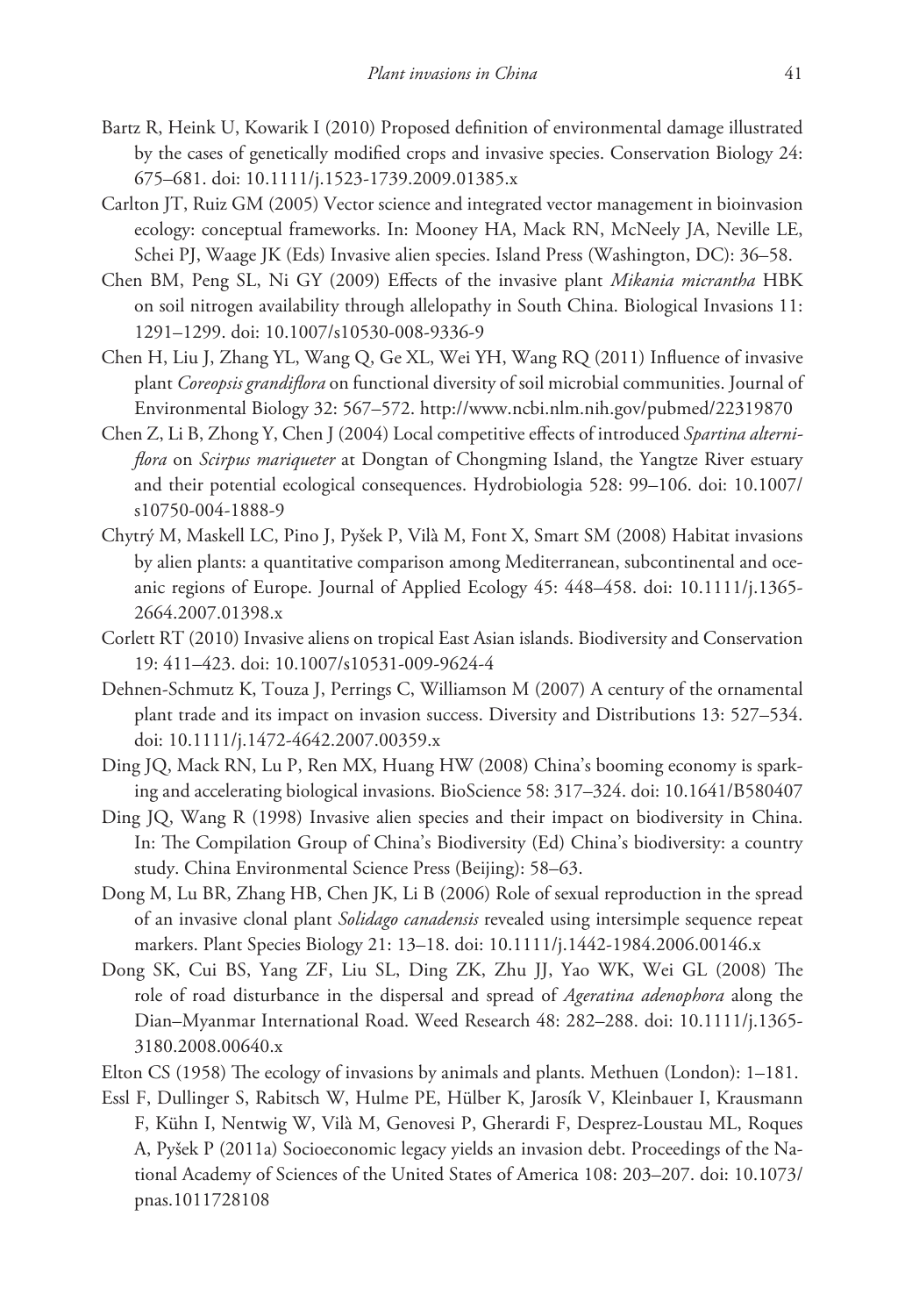- Essl F, Moser D, Dullinger S, Mang T, Hulme PE (2010) Selection for commercial forestry determines global patterns of alien conifer invasions. Diversity and Distributions 16: 911– 921. [doi: 10.1111/j.1472-4642.2010.00705.x](http://dx.doi.org/10.1111/j.1472-4642.2010.00705.x)
- Essl F, Nehring S, Klingenstein F, Milasowszky N, Nowack C, Rabitsch W (2011b) Review of risk assessment systems of IAS in Europe and introducing the German-Austrian Black List Information System (GABLIS). Journal for Nature Conservation 19: 339–350. [doi:](http://dx.doi.org/10.1016/j.jnc.2011.08.005) [10.1016/j.jnc.2011.08.005](http://dx.doi.org/10.1016/j.jnc.2011.08.005)
- Feng HL, Cao HL, Liang XD, Zhou X, Ye WH (2002) The distribution and harmful effects of *Mikania micrantha* Guangdong. Journal of Tropical and Subtropical Botany 10: 263–270. <http://europepmc.org/abstract/CBA/377165>
- Feng JM, Zhu YY (2010) Alien invasive plants in China: risk assessment and spatial patterns. Biodiversity and Conservation 19: 3489–3497. [doi: 10.1007/s10531-010-9909-7](http://dx.doi.org/10.1007/s10531-010-9909-7)
- Feng YL, Lei YB, Wang RF, Callaway RM, Valiente-Banuet A, Inderjit, Li YP, Zheng YL (2009) Evolutionary tradeoffs for nitrogen allocation to photosynthesis versus cell walls in an invasive plant. Proceedings of the National Academy of Sciences of the United States of America 106: 1853–1856. [doi: 10.1073/pnas.0808434106](http://dx.doi.org/10.1073/pnas.0808434106)
- Feng YL, Li YP, Wang RF, Callawy RM, Valiente-Banuet A, Inderjit (2011) A quicker return energy-use strategy by populations of a subtropical invader in the non-native range: a potential mechanism for the evolution of increased competitive ability. Journal of Ecology 99: 1116–1123. [doi: 10.1111/j.1365-2745.2011.01843.x](http://dx.doi.org/10.1111/j.1365-2745.2011.01843.x)
- Feng JM, Zhang Z, Nan RY (2011) The roles of climatic factors in spatial patterns of alien invasive plants from America into China. Biodiversity and Conservation 20: 3385–3391. [doi: 10.1007/s10531-011-0122-0](http://dx.doi.org/10.1007/s10531-011-0122-0)
- Fischer LK, von der Lippe M, Kowarik I (2009) Tree invasion in managed tropical forests facilitates endemic species. Journal of Biogeography 36: 2251–2263. [doi: 10.1111/j.1365-](http://dx.doi.org/10.1111/j.1365-2699.2009.02173.x) [2699.2009.02173.x](http://dx.doi.org/10.1111/j.1365-2699.2009.02173.x)
- Gaertner M, Den Breeyen A, Hui C, Richardson DM (2009) Impacts of alien plant invasions on species richness in Mediterranean-type ecosystems: a meta-analysis. Progress in Physical Geography 33: 319–338. [doi: 10.1177/0309133309341607](http://dx.doi.org/10.1177/0309133309341607)
- Gaertner M, Fisher JL, Sharma GP, Esler KJ (2012) Insights into invasion and restoration ecology: Time to collaborate towards a holistic approach to tackle biological invasions. NeoBiota 12: 57–75. [doi: 10.3897/neobiota.12.2123](http://dx.doi.org/10.3897/neobiota.12.2123)
- Gan XJ, Cai YT, Choi CY, Ma ZJ, Chen JK, Li B (2009) Potential impacts of invasive *Spartina alterniflora* on spring bird communities at Chongming Dongtan, a Chinese wetland of international importance. Estuarine, Coastal and Shelf Science 83: 211–218. [doi: 10.1016/j.](http://dx.doi.org/10.1016/j.ecss.2009.03.026) [ecss.2009.03.026](http://dx.doi.org/10.1016/j.ecss.2009.03.026)
- Gao LX, Geng YP, Li B, Chen JK, Yang J (2011) Genomewide DNA methylation alterations of *Alternanthera philoxeroides* in natural and manipulated habitats: implications for epigenetic regulation of rapid responses to environmental fluctuation and phenotypic variation. Plant, Cell and Environment 33 1820–1827. [doi: 10.1111/j.1365-3040.2010.02186.x](http://dx.doi.org/10.1111/j.1365-3040.2010.02186.x)
- Gao Y, Tang L, Wang JQ, Wang CH, Liang ZS, Li B, Chen JK, Zhao B (2009) Clipping at early florescence is more efficient for controlling the invasive plant *Spartina alterniflora*. Ecological Research 24: 1033–1041. [doi: 10.1007/s11284-008-0577-y](http://dx.doi.org/10.1007/s11284-008-0577-y)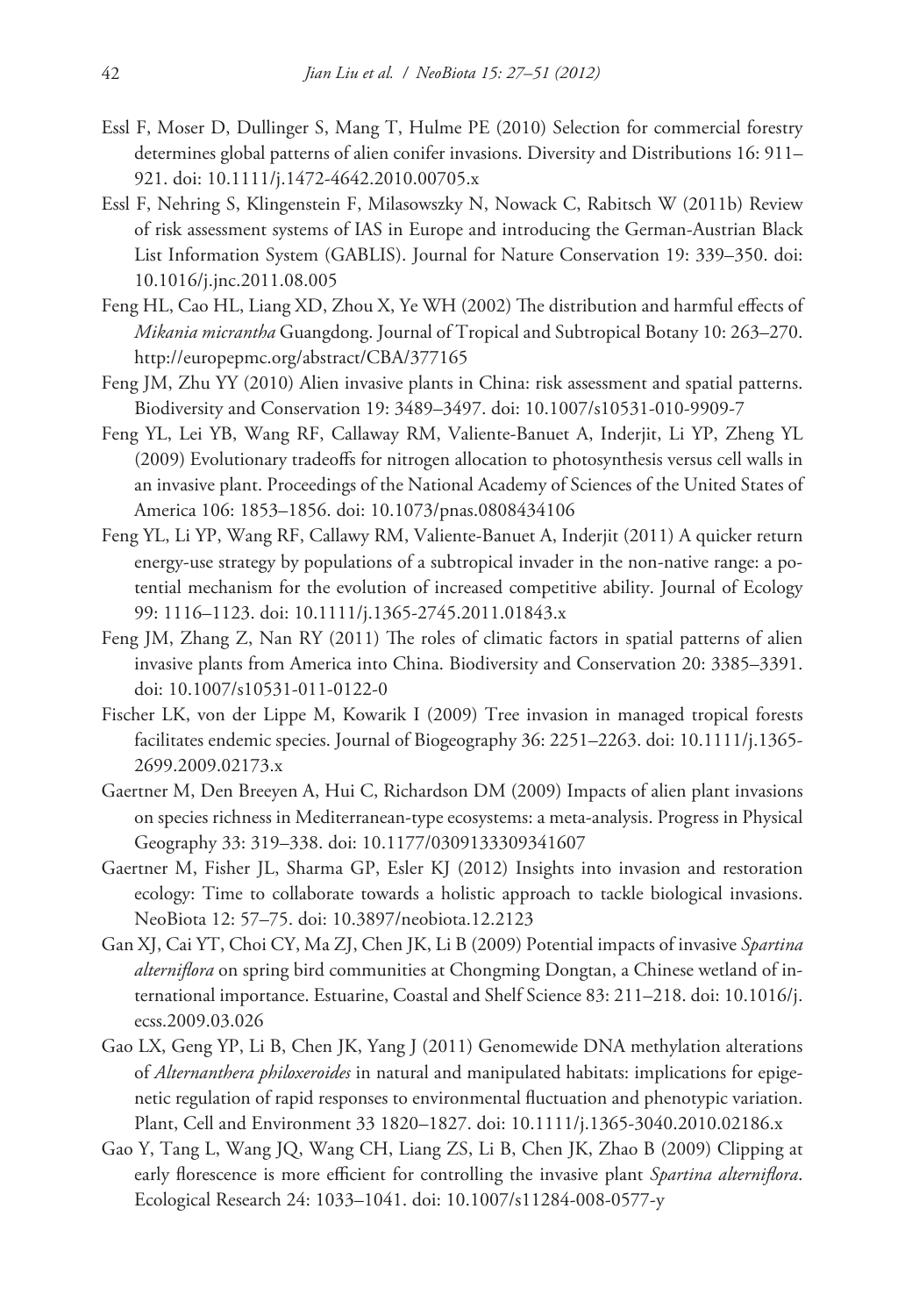- Geng YP, Pan XY, Xu CY, Zhang WJ, Li B, Chen JK (2006) Phenotypic plasticity of invasive *Alternanthera philoxeroides* in relation to different water availability, compared to its native congener. Acta Oecologica 30: 380–385. [doi: 10.1016/j.actao.2006.07.002](http://dx.doi.org/10.1016/j.actao.2006.07.002)
- Guo SL, Jiang HW, Fang F, Chen GQ (2009) Influences of herbicides, uprooting and use as cut flowers on sexual reproduction of *Solidago canadensis*. Weed Research 49: 291–299. [doi: 10.1111/j.1365-3180.2009.00693.x](http://dx.doi.org/10.1111/j.1365-3180.2009.00693.x)
- Guo Q (2011) Counting "exotics". NeoBiota 9: 71–73. [doi: 10.3897/neobiota.9.1316](http://dx.doi.org/10.3897/neobiota.9.1316)
- Hao JH, Qiang S, Chrobock T, van Kleunen M, Liu QQ (2011) A test of baker's law: breeding systems of invasive species of Asteraceae in China. Biological Invasions 13: 571–580. doi 10.1007/s10530-010-9850-4
- He CS, He XY, Fu L (2010) China's South-to-North Water Transfer Project: is it needed? Geography Compass 4: 1312–1323. [doi: 10.1111/j.1749-8198.2010.00375.x](http://dx.doi.org/10.1111/j.1749-8198.2010.00375.x)
- He JQ (2011) Exotic Plants in China. Shanghai Scientific and Technical Publishers, Shanghai.
- Hierro JL, Villareal D, Eren Ö, Graham JM, Callaway RM (2006) Disturbance facilitates invasion: the effects are stronger abroad than at home. The American Naturalist 167: 144–156. [doi: 10.1086/505767](http://dx.doi.org/10.1086/505767)
- Hu SY (1979) Ailanthus. Arnoldia 39: 29–50. [http://arnoldia.arboretum.harvard.edu/pdf/](http://arnoldia.arboretum.harvard.edu/pdf/articles/1979-39-2-ailanthus.pdf) [articles/1979-39-2-ailanthus.pdf](http://arnoldia.arboretum.harvard.edu/pdf/articles/1979-39-2-ailanthus.pdf)
- Hu YJ, But PPH (1994) A study on life cycle and response to herbicides of *Mikania micrantha*. Acta Scientiarum Naturalium UN 33: 88–95. [http://en.cnki.com.cn/Article\\_en/](http://en.cnki.com.cn/Article_en/CJFDTOTAL-ZSDZ404.015.htm) [CJFDTOTAL-ZSDZ404.015.htm](http://en.cnki.com.cn/Article_en/CJFDTOTAL-ZSDZ404.015.htm)
- Huang CH (1997) *Ailanthus* DESF. In Chen S (Ed.) Flora Republicae Popularis Sinicae. Science Press (Beijing), 43 (3): 1–5.
- Huang HM, Zhang LQ, Guan YJ, Wang DH (2008) A cellular automata model for population expansion of *Spartina alterniflora* at Jiuduansha Shoals, Shanghai, China. Estuarine, Coastal and Shelf Science 77: 47–55. [doi: 10.1016/j.ecss.2007.09.003](http://dx.doi.org/10.1016/j.ecss.2007.09.003)
- Huang QQ, Qian C, Wang Y, Jia X, Dai XF, Zhang H, He F, Peng SL, Wang GX (2010) Determinants of the geographical extent of invasive plants in China: effects of biogeographical origin, life cycle and time since introduction. Biodiversity and Conservation 19: 1251–1259. [doi: 10.1007/s10531-009-9751-y](http://dx.doi.org/10.1007/s10531-009-9751-y)
- Huang QQ, Wu JM, Bai YY, Zhou L, Wang GX (2009) Identifying the most noxious invasive plants in China: role of geographical origin, life form and means of introduction. Biodiversity and Conservation 18: 305–316. [doi: 10.1007/s10531-008-9485-2](http://dx.doi.org/10.1007/s10531-008-9485-2)
- Huang QQ, Wang GX, Hou YP, Peng SL (2011), Distribution of invasive plants in China in relation to geographical origin and life cycle. Weed Research 51: 534–542. [doi:](http://dx.doi.org/10.1111/j.1365-3180.2011.00868.x) [10.1111/j.1365-3180.2011.00868.x](http://dx.doi.org/10.1111/j.1365-3180.2011.00868.x)
- Huang W, Carrillo J, Ding J, Siemann E (2012) Invader partitions ecological and evolutionary responses to above- and belowground herbivory. Ecology 93: 2343–2352. [doi:](http://dx.doi.org/10.1890/11-1964.1) [10.1890/11-1964.1](http://dx.doi.org/10.1890/11-1964.1)
- Hulme PE (2009) Trade, transport and trouble: managing invasive species pathways in an era of globalization. Journal of Applied Ecology 46: 10–18. [doi: 10.1111/j.1365-](http://dx.doi.org/10.1111/j.1365-2664.2008.01600.x) [2664.2008.01600.x](http://dx.doi.org/10.1111/j.1365-2664.2008.01600.x)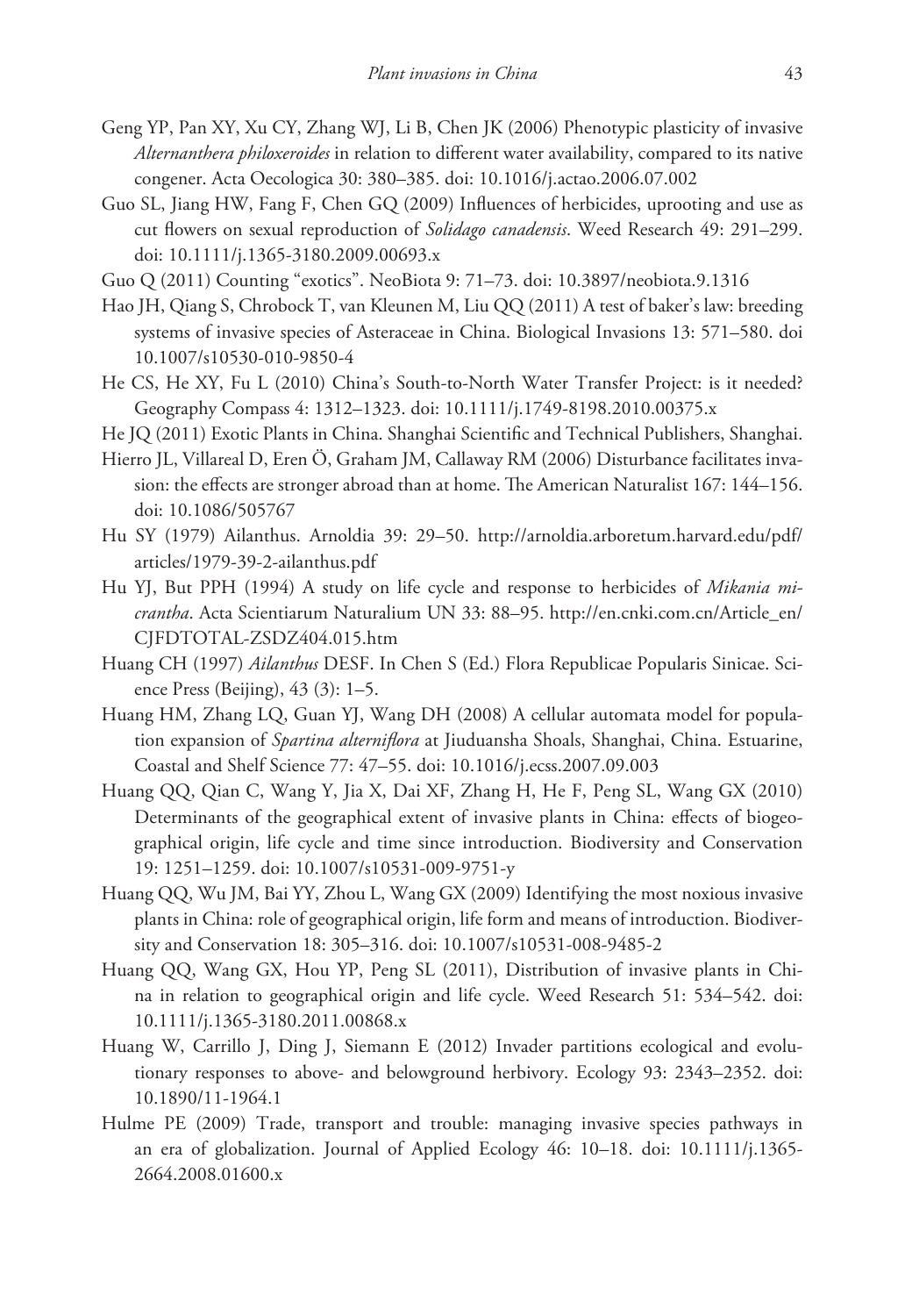- Hulme PE, Bacher S, Kenis M, Klotz S, Kühn I, Minchin D, Nentwig W, Olenin S, Panov V, Pergl J, Pyšek P, Roque A, Sol D, Solarz W, Vilà M (2008) Grasping at the routes of biological invasions: a framework for integrating pathways into policy. Journal of Applied Ecology 45: 403–414. [doi: 10.1111/j.1365-2664.2007.01442.x](http://dx.doi.org/10.1111/j.1365-2664.2007.01442.x)
- Jacquemyn H, Van Looy K., Breyne P, Honnay O (2010) The Meuse River as a corridor for range expansion of the exotic plant species *Sisymbrium austriacum*: evidence for long-distance seed dispersal. Biological Invasions 12: 553–561. [doi: 10.1007/s10530-009-9461-0](http://dx.doi.org/10.1007/s10530-009-9461-0)
- Jarošik V, Pyšek P, Kadlec T (2011) Alien plants in urban nature reserves: from red-list species to future invaders? NeoBiota 10: 27–46. [doi: 10.3897/neobiota.10.1262](http://dx.doi.org/10.3897/neobiota.10.1262)
- Jäger H, Kowarik I, Tye A (2009) Destruction without extinction: long–term impacts of an invasive tree on Galápagos highland vegetation. Journal of Ecology 97: 1252–1263. [doi:](http://dx.doi.org/10.1111/j.1365-2745.2009.01578.x) [10.1111/j.1365-2745.2009.01578.x](http://dx.doi.org/10.1111/j.1365-2745.2009.01578.x)
- Jiang H, Fan Q, Li JT, Shi S, Li SP, Liao WB, Shu WS (2011) Naturalization of alien plants in China. Biodiversity and Conservation 20: 1545–1556. [doi: 10.1007/s10531-011-0044-x](http://dx.doi.org/10.1007/s10531-011-0044-x)
- Jiang LF, Luo YQ, Chen JK, Li B (2009) Ecophysiological characteristics of invasive *Spartina alterniflora* and native species in salt marshes of Yangtze River estuary, China. Estuarine, Coastal and Shelf Science 81: 74–82. [doi: 10.1016/j.ecss.2008.09.018](http://dx.doi.org/10.1016/j.ecss.2008.09.018)
- Ju RT, Li H, Shih C, Li B (2012) Progress of biological invasions research in China over the last decade. Biodiversity Science 20: 581–611. (in Chinese) [http://english.cast.org.cn/](http://english.cast.org.cn/n1181872/n1182068/n12716933/14264356.html) [n1181872/n1182068/n12716933/14264356.html](http://english.cast.org.cn/n1181872/n1182068/n12716933/14264356.html)
- Khuroo AA, Reshi ZA, Rashid I, Dar GH (2011) Towards an integrated research framework and policy agenda on biological invasions in the developping world: a case-study of India. Environmental Research 111: 999–1006. [doi: 10.1016/j.envres.2011.02.011](http://dx.doi.org/10.1016/j.envres.2011.02.011)
- Kowarik I (1995) Time lags in biological invasions with regard to the success and failure of alien species. In Pyšek P, Prach K, Rejmànek M, Wade PM (Eds) Plant invasions. General aspects and special problems. SPB Academic Publishing (Amsterdam): 15–38.
- Kowarik I (2003) Human agency in biological invasions: secondary releases foster naturalisation and population expansion of alien plant species. Biological Invasions 5: 293–312. [doi:](http://dx.doi.org/10.1023/B:BINV.0000005574.15074.66) [10.1023/B:BINV.0000005574.15074.66](http://dx.doi.org/10.1023/B:BINV.0000005574.15074.66)
- Kowarik I, Pyšek P (2012) The first steps towards unifying concepts in invasion ecology were made one hundred years ago: revisiting the work of the Swiss botanist Albert Thellung. Diversity and Distributions 18: 1243–1252. [doi: 10.1111/ddi.12009](http://dx.doi.org/10.1111/ddi.12009)
- Kowarik I, Säumel I (2007) Biological Flora of Central Europe: *Ailanthus altissima* (Mill.) Swingle. Perspectives in Plant Ecology, Evolution and Systematics 8: 207–237. [doi:](http://dx.doi.org/10.1016/j.ppees.2007.03.002) [10.1016/j.ppees.2007.03.002](http://dx.doi.org/10.1016/j.ppees.2007.03.002)
- Kowarik I, von der Lippe M (2007) Pathways in plant invasions. In: Nentwig W (ed) Biological invasions, Ecological studies (193). Springer (Berlin): 29–47. [doi: 10.1007/978-3-540-36920-2\\_3](http://dx.doi.org/10.1007/978-3-540-36920-2_3)
- Křivánek M, Pyšek P, Jarosik V (2006) Planting history and propagule pressure as predictors of invasion by woody species in a temperate region. Conservation Biology 20: 1487–1498. [doi: 10.1111/j.1523-1739.2006.00477.x](http://dx.doi.org/10.1111/j.1523-1739.2006.00477.x)
- Kühn I, Kowarik I, Kollmann J, Starfinger U, Bacher S, Blackburn TM, Bustamante RO, Celesti-Grapow L, Chytrý M, Colautti RI, Essl F, Foxcroft LC, García-Berthou E, Gollasch S, Hierro J, Hufbauer RA, Hulme PE, Jarošík V, Jeschke JM, Karrer G, Mack RN,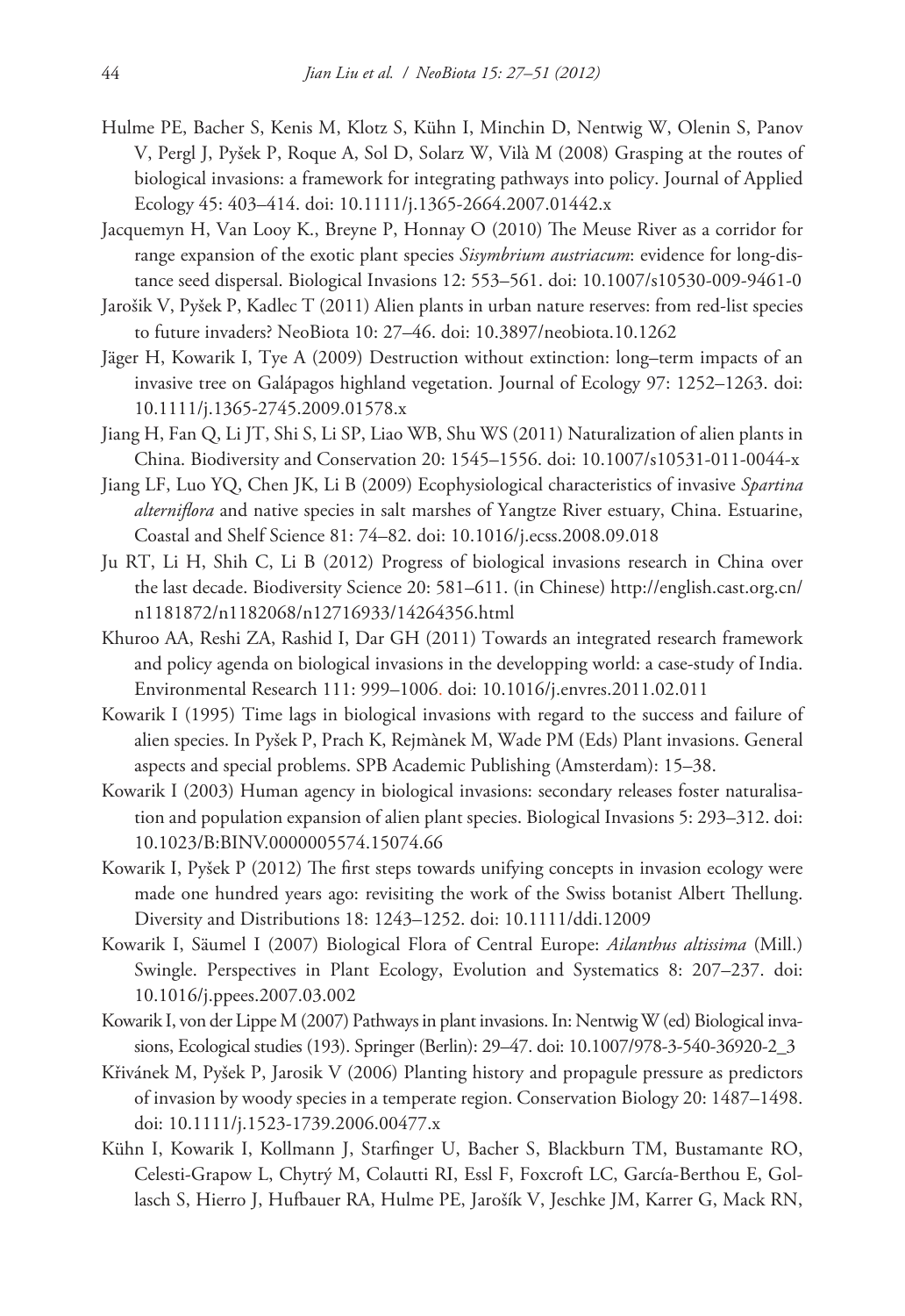Molofsky J, Murray BR, Nentwig W, Osborne B, Pyšek P, Rabitsch W, Rejmánek M, Roques A, Shaw R, Sol D, van Kleunen M, Vilà M, von der Lippe M, Wolfe LM, Penev L (2011) Open minded and open access: introducing NeoBiota, a new peer-reviewed journal of biological invasions. NeoBiota 9: 1–12. [doi: 10.3897/neobiota.9.1835](http://dx.doi.org/10.3897/neobiota.9.1835)

- La Sorte FA, Pyšek P (2009) Extra-regional residence time as a correlate of plant invasiveness: European archaeophytes in North America. Ecology 90: 2589–2597. [doi: 10.1890/08-](http://dx.doi.org/10.1890/08-1528.1) [1528.1](http://dx.doi.org/10.1890/08-1528.1)
- Lambdon PW, Pyšek P, Basnou C, Hejda M, Arianoutsou M, Essl F, Jarošík V, Pergl J, Winter M, Anastasiu P, Andriopoulos P, Bazos I, Brundu G, Celesti-Grapow L, Chassot P, Delipetrou P, Josefsson M, Kark S, Klotz S, Kokkoris Y, Kühn I, Marchante H, Perglová I, Pino J, Vila M, Zikos A, Roy D, Hulme P (2008) Alien flora of Europe: species diversity, temporal trends, geographical patterns and research needs. Preslia 80: 101–149. [http://](http://www.specii-invazive.ro/system/files/lambdon-et-al-alien-flora-of-europe.pdf) [www.specii-invazive.ro/system/files/lambdon-et-al-alien-flora-of-europe.pdf](http://www.specii-invazive.ro/system/files/lambdon-et-al-alien-flora-of-europe.pdf)
- Leung GPC, Hau BCH, Corlett RT (2009) Exotic plant invasion in the highly degraded upland landscape of Hong Kong, China. Biodiversity and Conservation 18: 191–202. [doi:](http://dx.doi.org/10.1007/s10531-008-9466-5) [10.1007/s10531-008-9466-5](http://dx.doi.org/10.1007/s10531-008-9466-5)
- Li B, Liao CZ, Zhang XD, Chen HL, Wang Q, Chen ZY, Gan XJ, Wu JH, Zhao B, Ma ZJ, Cheng XL, Jiang LF, Chen JK (2009) *Spartina alterniflora* invasions in the Yangtze River estuary, China: an overview of current status and ecosystem effects. Ecological Engineering 35: 511–520. [doi: 10.1016/j.ecoleng.2008.05.013](http://dx.doi.org/10.1016/j.ecoleng.2008.05.013)
- Li HP, Zhang LQ (2008) An experimental study on physical controls of an exotic plant *Spartina alterniflora* in Shanghai, China. Ecological Engineering 32: 11–21. [doi: 10.1016/j.](http://dx.doi.org/10.1016/j.ecoleng.2007.08.005) [ecoleng.2007.08.005](http://dx.doi.org/10.1016/j.ecoleng.2007.08.005)
- Li J, Ye WH (2006) Genetic diversity of alligator weed ecotypes is not the reason for their different responses to biological control. Aquatic Botany 85: 155–158. [doi: 10.1016/j.](http://dx.doi.org/10.1016/j.aquabot.2006.02.006) [aquabot.2006.02.006](http://dx.doi.org/10.1016/j.aquabot.2006.02.006)
- Li WG, Wang BR, Wang JB (2006) Lack of genetic variation of an invasive clonal plant *Eichhornia crassipes* in China revealed by RAPD and ISSR markers. Aquatic Botany 84: 176–180. [doi: 10.1016/j.aquabot.2005.09.008](http://dx.doi.org/10.1016/j.aquabot.2005.09.008)
- Li YP, Feng YL (2009) Differences in seed morphometric and germination traits of crofton weed (*Eupatorium adenophorum*) from different elevations. Weed Science 57: 26–30. [doi:](http://dx.doi.org/10.1614/WS-08-068.1) [10.1614/WS-08-068.1](http://dx.doi.org/10.1614/WS-08-068.1)
- Li ZY, Xie Y. (2002) Invasive alien species in China. China Forestry Publishing House (Beijing): 1–211.
- Lian JY, Ye WH, Cao HL, Lai ZM, Liu SP (2006a) Effects of periodic cutting on the structure of the *Mikania micrantha* community. Botanical Study 47: 185–190. [http://ejournal.](http://ejournal.sinica.edu.tw/bbas/content/2006/2/Bot472-10.pdf) [sinica.edu.tw/bbas/content/2006/2/Bot472-10.pdf](http://ejournal.sinica.edu.tw/bbas/content/2006/2/Bot472-10.pdf)
- Lian JY, Ye WH, Cao HL, Lai ZM, Wang ZM, Cai CX (2006b) Influence of obligate parasite *Cuscuta campestris* on the community of its host *Mikania micrantha*. Weed Research 46: 441–443. [doi: 10.1111/j.1365-3180.2006.00538.x](http://dx.doi.org/10.1111/j.1365-3180.2006.00538.x)
- Liang Y, Liu J, Zhang SP, Wang SJ, Guo WH, Wang RQ (2008) Genetic diversity of the invasive plant *Coreopsis grandiflora* at different altitudes in Laoshan Mountain, China. Canadian Journal of Plant Science 88: 831–837. [doi: 10.3955/0029-344X-82.S.I.197](http://dx.doi.org/10.3955/0029-344X-82.S.I.197)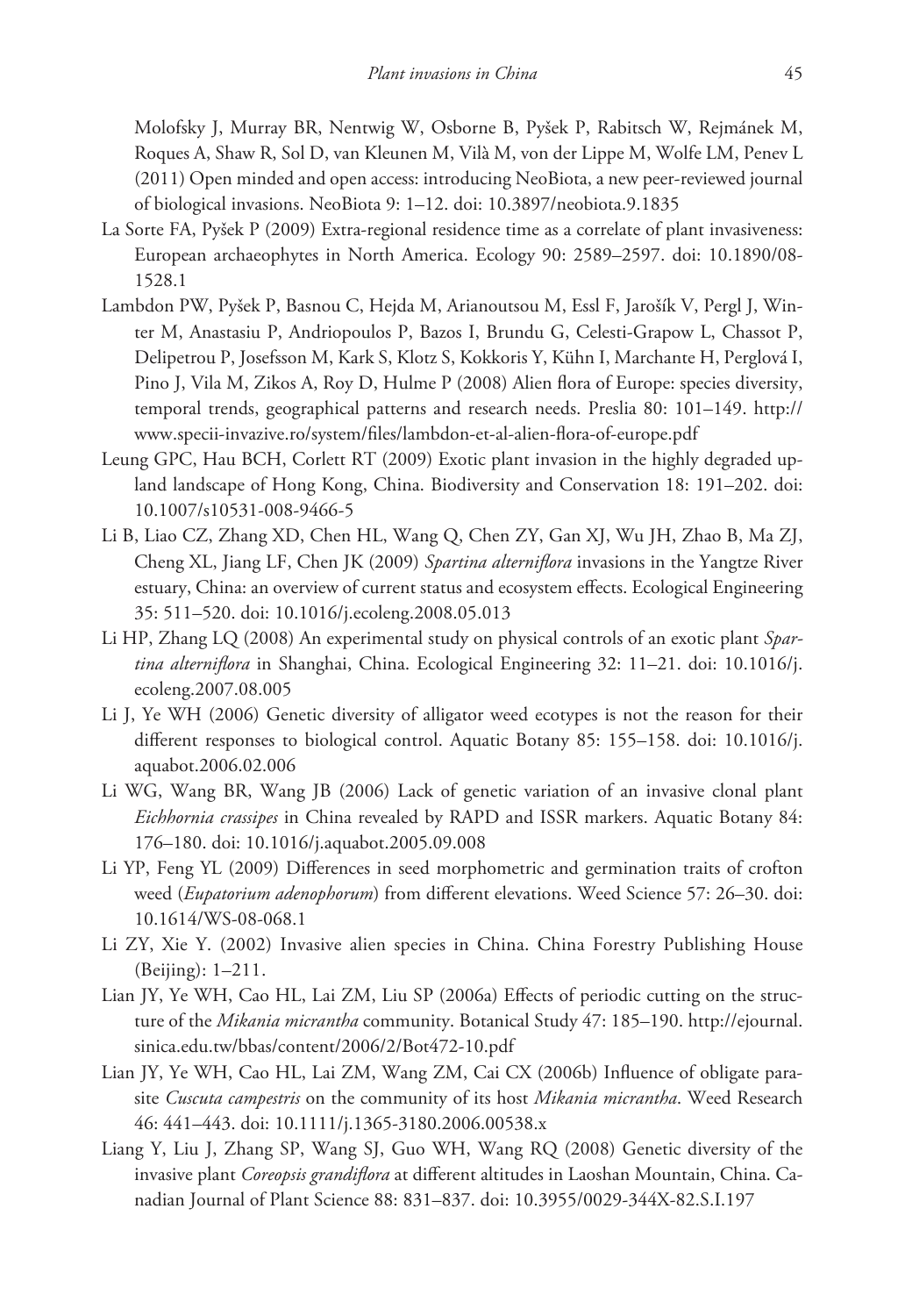- Liao CZ, Luo YQ, Jiang LF, Zhou XH, Wu XW, Fang CM, Chen JK, Li B (2007) Invasion of *Spartina alterniflora* enhanced ecosystem carbon and nitrogen stocks in the Yangtze Estuary, China. Ecosystems 10: 1351–1361. [doi: 10.1007/s10021-007-9103-2](http://dx.doi.org/10.1007/s10021-007-9103-2)
- Lin W, Zhou G, Cheng X, Xu R (2007) Fast economic development accelerates biological invasions in China. PLoS ONE 2(11)e1208. [doi: 10.1371/journal.pone.0001208](http://dx.doi.org/10.1371/journal.pone.0001208)
- Liu J, Dong M, Miao SL, Li ZY, Song MH, Wang RQ (2006) Invasive alien plants in China: role of clonality and geographical origin. Biological Invasions 8: 1461–1470. [doi: 10.1007/](http://dx.doi.org/10.1007/s10530-005-5838-x) [s10530-005-5838-x](http://dx.doi.org/10.1007/s10530-005-5838-x)
- Liu J, He WM, Zhang SM, Liu FH, Dong M, Wang RQ (2008) Effects of clonal integration on photosynthesis of the invasive clonal plant *Alternanthera philoxeroides*. Photosynthetica 46: 299–302. [doi: 10.1007/s11099-008-0054-4](http://dx.doi.org/10.1007/s11099-008-0054-4)
- Liu J, Liang SC, Liu FH, Wang RQ, Dong M (2005) Invasive alien plant species in China: regional distribution patterns. Diversity and Distributions 11:341–347. [doi: 10.1111/j.1366-](http://dx.doi.org/10.1111/j.1366-9516.2005.00162.x) [9516.2005.00162.x](http://dx.doi.org/10.1111/j.1366-9516.2005.00162.x)
- Liu J, Wang RQ, Zhang ZG (2001) Advances in nonindigenous plant species. Advances in Plant Sciences 4: 335–344.
- Lu JJ, Zhao LL, Ma RY, Zhang PP, Fan RJ, Zhang JT (2010a) Performance of the biological control agent flea beetle *Agasicles hygrophila* (Coleoptera: Chrysomelidae), on two plant species *Alternanthera philoxeroides* (alligator weed) and *A. sessilis* (joyweed). Biol Control 54: 9–13. [doi: 10.1016/j.biocontrol.2010.02.012](http://dx.doi.org/10.1016/j.biocontrol.2010.02.012)
- Lu JZ, Weng ES,Wu XW, Weber E, Zhao B, Li B (2007) Potential distribution of *Solidago canadensis* in China. Acta Phytotaxonomica Sinica 45: 670–674. [doi: 10.1360/aps06200](http://dx.doi.org/10.1360/aps06200)
- Lu JB, Zhu L, Hu GL, Wu JG (2010b) Integrating animal manure-based bioenergy production with invasive species control: A case study at Tongren pig farm in China. Biomass Bioenerg 34: 821–827. [doi: 10.1016/j.biombioe.2010.01.026](http://dx.doi.org/10.1016/j.biombioe.2010.01.026)
- Lu ZJ, Ma KP (2006) Spread of the exotic croftonweed (*Eupatorium adenophorum*) across southwest China along roads and streams. Weed Science 54: 1068–1072. [doi: 10.1614/](http://dx.doi.org/10.1614/WS-06-040R1.1) [WS-06-040R1.1](http://dx.doi.org/10.1614/WS-06-040R1.1)
- Mack RN, Simberloff D, Lonsdale WM, Evans H, Clout M, Bazzaz FA (2000) Biotic invasions: causes, epidemiology, global consequences, and control. Ecological Applications 10: 689–710. [doi: 10.1890/1051-0761\(2000\)010\[0689:BICEGC\]2.0.CO;2](http://dx.doi.org/10.1890/1051-0761(2000)010[0689:BICEGC]2.0.CO;2)
- Meyerson LA, Mooney HA (2007) Invasive alien species in an era of globalization. Frontiers in Ecology and the Environment 5: 199–208. [doi: 10.1890/1540-9295\(2007\)5\[199:IAS](http://dx.doi.org/10.1890/1540-9295(2007)5[199:IASIAE]2.0.CO;2) [IAE\]2.0.CO;2](http://dx.doi.org/10.1890/1540-9295(2007)5[199:IASIAE]2.0.CO;2)
- Millennium Ecosystem Assessment (2005) Ecosystems and human well-being: synthesis. Island Press (Washington, DC).
- Niu HB, Liu WX, Wan FH, Liu B (2007) An invasive aster (*Ageratina adenophora*) invades and dominates forest understories in China: altered soil microbial communities facilitate the invader and inhibit natives. Plant and Soil 294: 73–85. [doi: 10.1007/s11104-007-9230-8](http://dx.doi.org/10.1007/s11104-007-9230-8)
- Niu YF, Feng YL, Xie JL, Luo FC (2010) Noxious invasive *Eupatorium adenophorum* may be a moving target: Implications of the finding of a native natural enemy, *Dorylus orientalis*. Chinese Science Bulletin 55: 3743–3745. [doi: 10.1007/s11434-010-4117-0](http://dx.doi.org/10.1007/s11434-010-4117-0)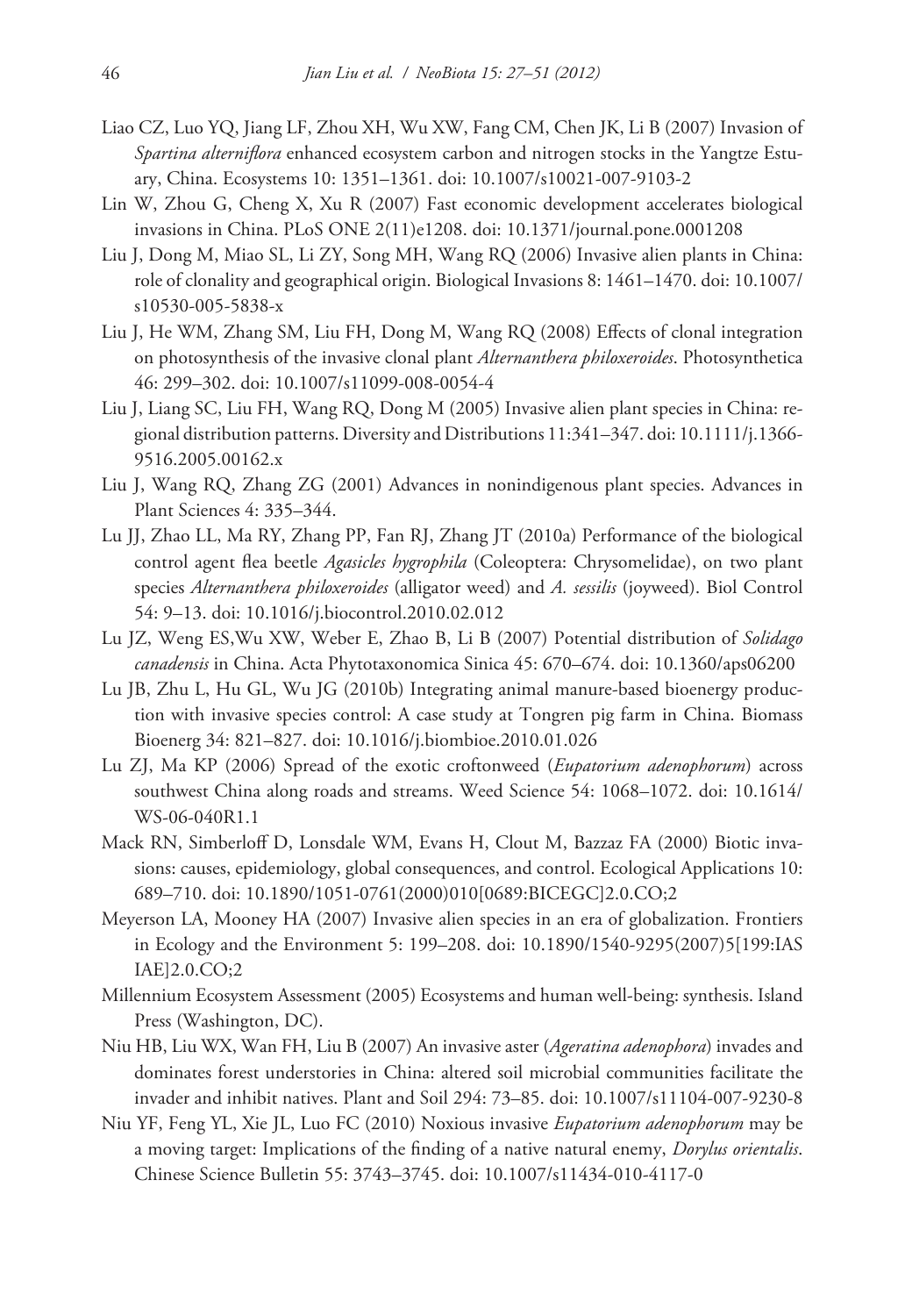- Nuñex MA, Pauchard A (2010) Biological invasions in developing and developed countries: does one model fit all? Biological Invasions 12: 707–714. [doi: 10.1007/s10530-009-9517-1](http://dx.doi.org/10.1007/s10530-009-9517-1)
- Pan XY, Geng YP, Sosa A, Zhang WJ, Li B, Chen JK (2007) Invasive *Alternanthera philoxeroides*: biology, ecology and management. Acta Phytotaxonomica Sinica 45: 884–900. [doi: 10.1360/aps06134](http://dx.doi.org/10.1360/aps06134)
- Pan XY, Geng YP, Zhang WJ, Li B, Chen JK (2006) The influence of abiotic stress and phenotypic plasticity on the distribution of invasive *Alternanthera philoxeroides* along a riparian zone. Acta Oecologica 30: 333–341. [doi: 10.1016/j.actao.2006.03.003](http://dx.doi.org/10.1016/j.actao.2006.03.003)
- Pan XY, Jia X, Chen JK, Li B (2012) For or against: the importance of variation in growth rate for testing the EICA hypothesis. Biological Invasions 14: 1–8. [doi: 10.1007/s10530-011-9941-x](http://dx.doi.org/10.1007/s10530-011-9941-x)
- Pauchard A, Alaback PB (2004) Influence of elevation, land use, and landscape context on patterns of alien plant invasions along roadsides in protected areas of South-Central Chile. Conservation Biology 18: 238–248. [doi: 10.1111/j.1523-1739.2004.00300.x](http://dx.doi.org/10.1111/j.1523-1739.2004.00300.x)
- Peng RH, Fang CM, Li B, Chen JK (2010) *Spartina alterniflora* invasion increases soil inorganic nitrogen pools through interactions with tidal subsidies in the Yangtze Estuary, China. Oecologia 165: 797–807. [doi: 10.1007/s00442-010-1887-7](http://dx.doi.org/10.1007/s00442-010-1887-7)
- Peng SL, Xiang YC (1999) The invasion of exotic plants and effects of ecosystem. Acta Ecologica Sinica 19: 560–569.<http://europepmc.org/abstract/CBA/321270>
- Perrings C, Mooney H, Williamson M (Eds) (2010) Bioinvasions & globalization: ecology, economics, management, and policy. Oxford University Press (Oxford).
- Pimentel D, Zuniga R, Morrison D (2005) Update on the environmental and economic costs associated with alien-invasive species in the United States. Ecological Economics 52: 273– 288. [doi: 10.1016/j.ecolecon.2004.10.002](http://dx.doi.org/10.1016/j.ecolecon.2004.10.002)
- Pyšek P (2011) Knowing what we count: a comment on Guo. NeoBiota 10: 81–88. [doi:](http://dx.doi.org/10.3897/neobiota.10.1976) [10.3897/neobiota.10.1976](http://dx.doi.org/10.3897/neobiota.10.1976)
- Pyšek P, Jarošík V, Chytrý M, Kropáè Z, Tichý L, Wild J (2005) Alien plants in temperate weed communities: prehistoric and recent invaders occupy different habitats. Ecology 86: 772–785. [doi: 10.1890/04-0012](http://dx.doi.org/10.1890/04-0012)
- Pyšek P, Richardson DM (2010) Invasive species, environmental change and management, and health. Annual Review of Environment and Resources 35: 25–55. [doi: 10.1146/annurev](http://dx.doi.org/10.1146/annurev-environ-033009-095548)[environ-033009-095548](http://dx.doi.org/10.1146/annurev-environ-033009-095548)
- Pyšek P, Richardson DM, Pergl J, Jarošík V, Sixtová Z, Weber E (2008) Geographical and taxonomic biases in invasion ecology. Trends in Ecology and Evolution 23: 237–244. [doi:](http://dx.doi.org/10.1016/j.tree.2008.02.002) [10.1016/j.tree.2008.02.002](http://dx.doi.org/10.1016/j.tree.2008.02.002)
- Pyšek P, Richardson DM, Rejmánek M, Webster GL, Williamson M, Kirschner J (2004) Alien plants in checklists and floras: towards better communication between taxonomists and ecologists. Taxon 53: 131–143. [doi: 10.2307/4135498](http://dx.doi.org/10.2307/4135498)
- Ren MX, Li XQ, Ding JQ (2010) Genetic variation and spread pattern of invasive *Conyza sumatrensis* around China's Three Gorges Dam. Acta Oecologica 36: 599–603. [doi:](http://dx.doi.org/10.1016/j.actao.2010.09.004) [10.1016/j.actao.2010.09.004](http://dx.doi.org/10.1016/j.actao.2010.09.004)
- Ren MX, Zhang QG, Zhang DY (2005) Random amplified polymorphic DNA markers reveal low genetic variation and a single dominant genotype in *Eichhornia crassipes* populations throughout China. Weed Research 45: 236–244. [doi: 10.1111/j.1365-3180.2005.00445.x](http://dx.doi.org/10.1111/j.1365-3180.2005.00445.x)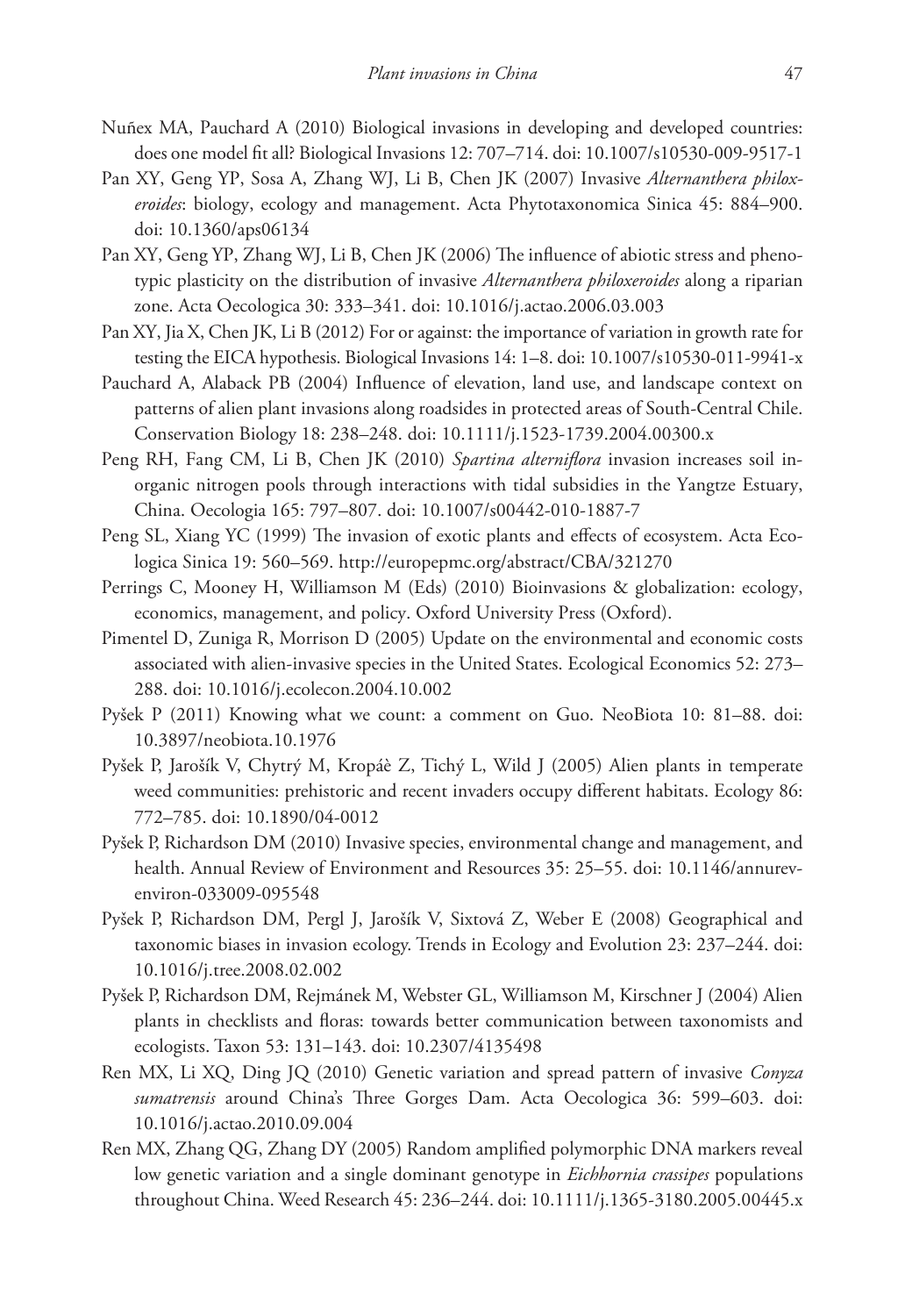- Richardson DM, Pyšek P (2006) Plant invasions: merging the concepts of species invasiveness and community invasibility. Progress in Physical Geography 30: 409–431. [doi:](http://dx.doi.org/10.1191/0309133306pp490pr) [10.1191/0309133306pp490pr](http://dx.doi.org/10.1191/0309133306pp490pr)
- Richardson DM, Pyšek P (2008) Fifty years of invasion ecology the legacy of Charles Elton. Diversity and Distributions 14: 161–168. [doi: 10.1111/j.1472-4642.2007.00464.x](http://dx.doi.org/10.1111/j.1472-4642.2007.00464.x)
- Säumel I, Kowarik I (2010) Urban rivers as dispersal corridors for primarily wind-dispersed invasive tree species. Landscape and Urban Planning 94: 244–249. [doi: 10.1016/j.lan](http://dx.doi.org/10.1016/j.landurbplan.2009.10.009)[durbplan.2009.10.009](http://dx.doi.org/10.1016/j.landurbplan.2009.10.009)
- Shen H, Ye WH, Hong L, Cao HL, Wang ZM (2005) Influence of the obligate parasite *Cuscuta campestris* on growth and biomass allocation of its host *Mikania micrantha*. Journal of Experimental Botany 56: 1277–1284. [doi: 10.1093/jxb/eri128](http://dx.doi.org/10.1093/jxb/eri128)
- Shen YX, Liu WY, Baskin JM, Baskin CC, Cao M (2006) Persistent soil seed banks of the globally significant invasive species, *Eupatorium adenophorum*, in Yunnan Province, southwestern China. Seed Science Research 16: 157–162. [doi: 10.1079/SSR2006240](http://dx.doi.org/10.1079/SSR2006240)
- Song LY, Li CH, Peng SL (2010) Elevated  $\text{CO}_2$  increases energy-use efficiency of invasive *Wedelia trilobata* over its indigenous congener. Biological Invasions 12: 1221–1230. [doi:](http://dx.doi.org/10.1007/s10530-009-9541-1) [10.1007/s10530-009-9541-1](http://dx.doi.org/10.1007/s10530-009-9541-1)
- Song LY, Wu JR, Li CH, Li FR, Peng SL, Chen BM (2009) Different responses of invasive and native species to elevated CO<sub>2</sub> concentration. Acta Oecologica 35: 128-135. [doi:](http://dx.doi.org/10.1016/j.actao.2008.09.002) [10.1016/j.actao.2008.09.002](http://dx.doi.org/10.1016/j.actao.2008.09.002)
- Sullivan JJ, Williams PA, Cameron EK, Timmins SM (2004) People and time explain the distribution of naturalized plants in New Zealand. Weed Technology 18: 1330–1333. [doi:](http://dx.doi.org/10.1614/0890-037X(2004)018[1330:PATETD]2.0.CO;2) [10.1614/0890-037X\(2004\)018\[1330:PATETD\]2.0.CO;2](http://dx.doi.org/10.1614/0890-037X(2004)018[1330:PATETD]2.0.CO;2)
- Tang L, Gao Y, Wang JQ, Wang CH, Li Bo, Chen JK, Zhao B (2009a) Designing an effective clipping regime for controlling the invasive plant *Spartina alterniflora* in an estuarine salt marsh. Ecological Engineering 35: 874–881. [doi: 10.1016/j.ecoleng.2008.12.016](http://dx.doi.org/10.1016/j.ecoleng.2008.12.016)
- Tang SQ, Wei F, Zeng LY, Li XK, Tang SC, Zhong Y, Geng YP (2009b) Multiple introductions are responsible for the disjunct distributions of invasive *Parthenium hysterophorus* in China: evidence from nuclear and chloroplast DNA. Weed Research 49: 373–380. [doi:](http://dx.doi.org/10.1111/j.1365-3180.2009.00714.x) [10.1111/j.1365-3180.2009.00714.x](http://dx.doi.org/10.1111/j.1365-3180.2009.00714.x)
- Thomas JR, Middleton B, Gibson DJ (2006) A landscape perspective of the stream corridor invasion and habitat characteristics of an exotic (*Dioscorea oppositifolia*) in a pristine watershed in Illinois. Biological Invasions 8: 103–1113. [doi: 10.1007/s10530-005-8155-5](http://dx.doi.org/10.1007/s10530-005-8155-5)
- Thiele J, Isermann M, Kollmann J, Otte A (2011) Impact scores of invasive plants are biased by disregard of environmental co-variation and non-linearity. NeoBiota 10: 65–79. [doi:](http://dx.doi.org/10.3897/neobiota.10.1191) [10.3897/neobiota.10.1191](http://dx.doi.org/10.3897/neobiota.10.1191)
- Vilà M, Espinar JL, Hejda M, Hulme PE, Jarošík V, Maron JL, Pergl J, Schaffner U, Sun Y, Pyšek P (2011) Ecological impacts of invasive alien plants: a meta-analysis of their effects on species, communities and ecosystems. Ecology Letters 14: 702–708. [doi: 10.1111/j.1461-](http://dx.doi.org/10.1111/j.1461-0248.2011.01628.x) [0248.2011.01628.x](http://dx.doi.org/10.1111/j.1461-0248.2011.01628.x)
- von der Lippe M, Kowarik I (2012) Interactions between propagule pressure and seed traits shape human-mediated seed dispersal along roads. Perspectives in Plant Ecology, Evolution and Systematics 14: 123–130. [doi: 10.1016/j.ppees.2011.09.006](http://dx.doi.org/10.1016/j.ppees.2011.09.006)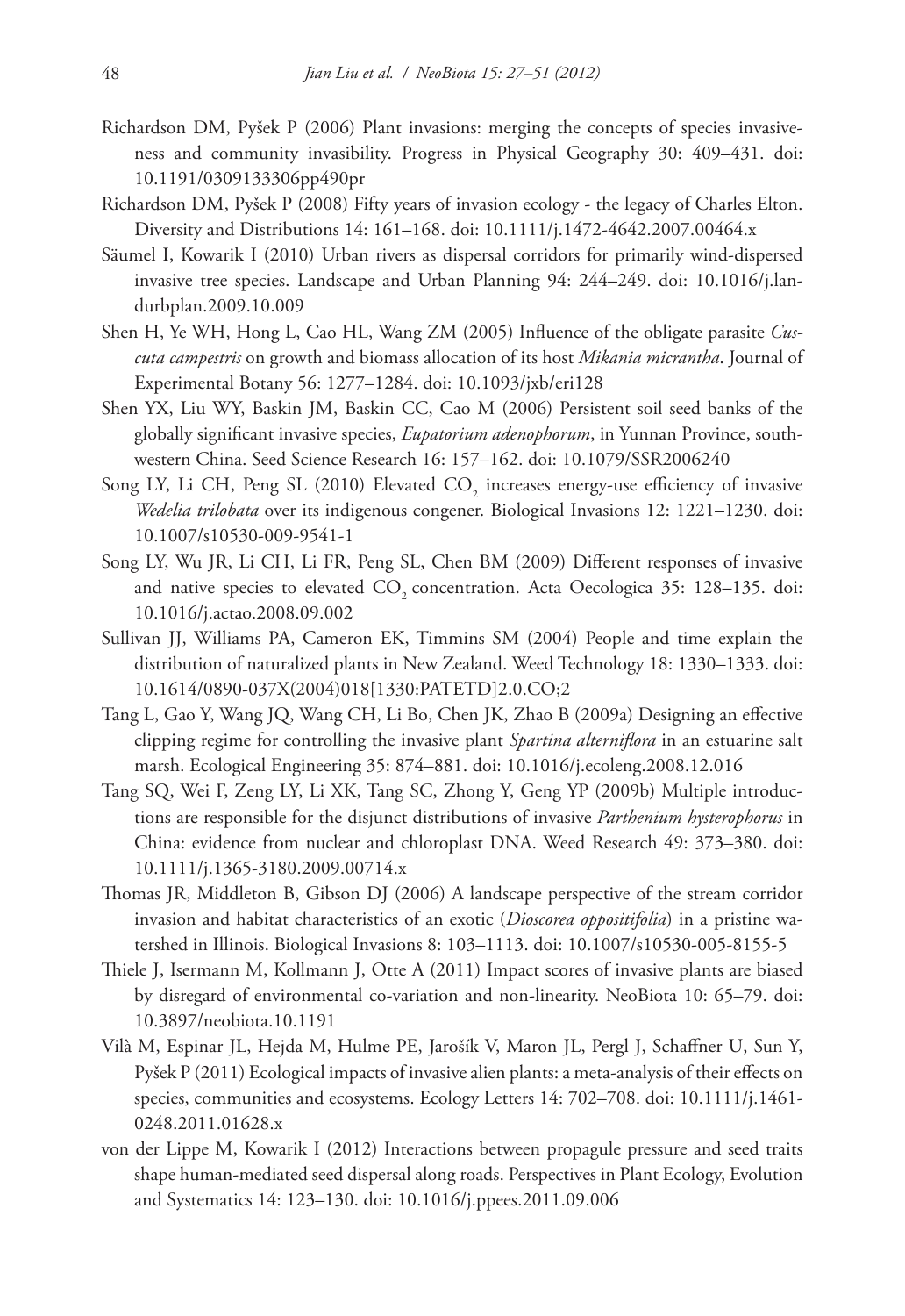- Wang BR, Li WG, Wang JB (2005) Genetic diversity of *Alternanthera philoxeroides* in China. Aquatic Botany 81: 277–283. [doi: 10.1016/j.aquabot.2005.01.004](http://dx.doi.org/10.1016/j.aquabot.2005.01.004)
- Wang BS, Wang YJ, Liao WB, Zan QJ, Li MG, Peng SL, Han SC, Zhang WY, Chen DP (2004) The invasion ecology and management of alien weed *Mikania micrantha* H.B.K. Science Press (Beijing): 1–177.
- Wang GM, Jiang GM, Yu SL, Li YH, Liu H (2008) Invasion possibility and potential effects of *Rhus typhina* on Beijing municipality. Journal of Integrative Plant Biology 50: 522–530. [doi: 10.1111/j.1744-7909.2008.00660.x](http://dx.doi.org/10.1111/j.1744-7909.2008.00660.x)
- Wang HF, López-Pujol J, Meyerson LA, Qiu JX, Wang XK, Ouyang ZY (2011) Biological invasions in rapidly urbanizing areas: a case study of Beijing, China. Biodiversity and Conservation 20: 2483–52509. [doi: 10.1007/s10531-011-9999-x](http://dx.doi.org/10.1007/s10531-011-9999-x) ISBN: 0960-3115
- Wang R, Wang YZ (2006) Invasion dynamics and potential spread of the invasive alien plant species *Ageratina adenophora* (Asteraceae) in China. Diversity and Distributions 12: 397–408. [doi: 10.1111/j.1366-9516.2006.00250.x](http://dx.doi.org/10.1111/j.1366-9516.2006.00250.x)
- Wang RL, Zeng RS , Peng SL, Chen BM, Liang XT, Xin XW (2011) Elevated temperature may accelerate invasive expansion of the liana plant *Ipomoea cairica*. Weed Research 51: 574–580. [doi: 10.1111/j.1365-3180.2011.00884.x](http://dx.doi.org/10.1111/j.1365-3180.2011.00884.x)
- Weber E, Li B (2008) Plant invasions in China: what is to be expected in the wake of economic development? BioScience 58: 437–444. [doi: 10.1641/B580511](http://dx.doi.org/10.1641/B580511)
- Weber E, Sun SG, Li B (2008) Invasive alien plants in China: diversity and ecological insights. Biological Invasions 10: 1411–1429. [doi: 10.1007/s10530-008-9216-3](http://dx.doi.org/10.1007/s10530-008-9216-3)
- Williamson M (1999) Invasions. Ecography 22: 5–12. [doi: 10.1111/j.1600-0587.1999.](http://dx.doi.org/10.1111/j.1600-0587.1999.tb00449.x) [tb00449.x](http://dx.doi.org/10.1111/j.1600-0587.1999.tb00449.x)
- Wilson JRU, Dormontt EE, Prentis PJ, Lowe AJ, Richardson DM (2009) Something in the way you move: dispersal pathways affect invasion success. Trends in Ecology and Evolution 24: 136–144. [doi: 10.1016/j.tree.2008.10.007](http://dx.doi.org/10.1016/j.tree.2008.10.007)
- Wu AP, Yu H, Gao SQ, Huang ZY, He WM, Miao SL, Dong M (2008) Differential belowground allelopathic effects of leaf and root of *Mikania micrantha*. Trees - Structure and Function 23: 11–17. [doi: 10.1007/s00468-008-0249-0](http://dx.doi.org/10.1007/s00468-008-0249-0)
- Wu SH, Sun HT, Teng YC, Rejmánek M, Chaw SM, Yang TYA, Hsieh CF (2010) Patterns of plant invasions in China: Taxonomic, biogeographic, climatic approaches and anthropogenic effects. Biological Invasions 12: 2179–2206. [doi: 10.1007/s10530-009-9620-3](http://dx.doi.org/10.1007/s10530-009-9620-3)
- Wu XW, Luo J, Chen JK, Li B (2006) Spatial patterns of invasive alien plants in China and its relationship with environmental and anthropological factors. Chinese Journal of Plant Ecology 30: 576–584. <http://www.plant-ecology.com/CN/Y2006/V30/I4/576>
- Xiao D, Zhang L, Zhu Z (2009) A study on seed characteristics and seed bank of *Spartina alterniflora* at saltmarshes in the Yangtze estuary, China. Estuarine, Coastal and Shelf Science 83: 105–110. [doi: 10.1016/j.ecss.2009.03.024](http://dx.doi.org/10.1016/j.ecss.2009.03.024)
- Xie WJ, Gao S (2009) The macrobenthos in *Spartina alterniflora* salt marshes of the Wanggang tidal-flat, Jiangsu coast, China. Ecological Engineering 35: 1158–1166. [doi: 10.1016/j.](http://dx.doi.org/10.1016/j.ecoleng.2009.03.014) [ecoleng.2009.03.014](http://dx.doi.org/10.1016/j.ecoleng.2009.03.014)
- Xie Y, Li ZY, William PG, Li D (2001) Invasive species in China an overview. Biodiversity and Conservation 10: 1317–1341. [doi: 10.1023/A:1016695609745](http://dx.doi.org/10.1023/A:1016695609745)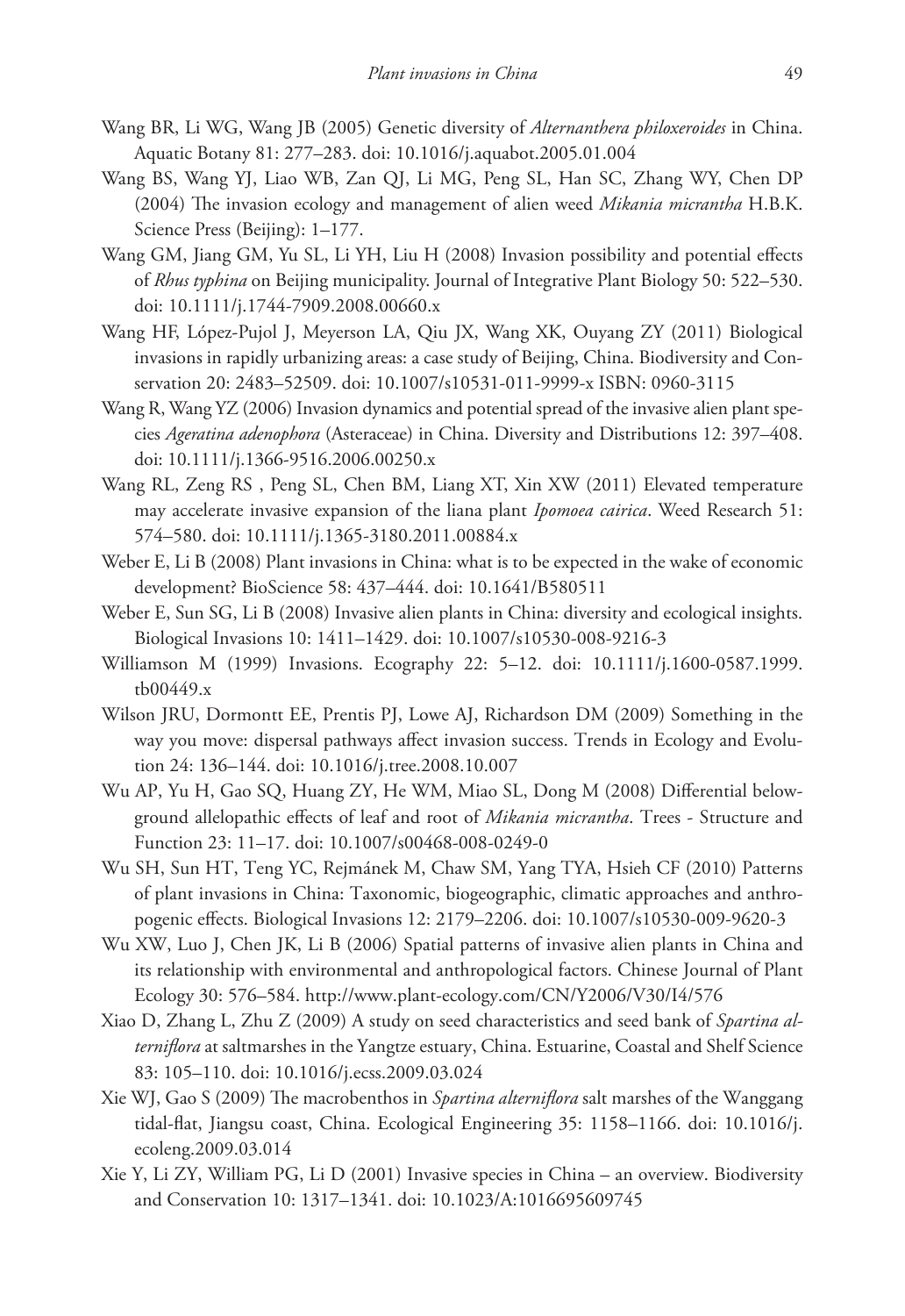- Xu HG, Ding H, Li MY, Qiang S, Guo JY, Han ZM, Huang ZG, Sun HY, He SP, Wu HR, Wan FH (2006) The distribution and economic losses of alien species invasion to China. Biological Invasions 8: 1495–1500. [doi: 10.1007/s10530-005-5841-2](http://dx.doi.org/10.1007/s10530-005-5841-2)
- Xu HG, Qiang S, Han ZM, Guo JY, Huang ZG, Sun HY, He SP, Ding H, Wu HR, Wan FH (2004) The distribution and introduction pathway of alien invasive species in China. Biodiversity Science 12: 626–638. (in Chinese) [http://www.cabdirect.org/ab](http://www.cabdirect.org/abstracts/20053133642.html)[stracts/20053133642.html](http://www.cabdirect.org/abstracts/20053133642.html)
- Xu HG, Qiang S, Genovesi P, Ding H, Wu J, Meng L, Han Z, Miao J, Hu B, Guo J, Sun H, Huang C, Lei J, Le Z, Zhang X, He S, Wu Y, Zheng Z, Chen L, Jarošík V, Pyšek P (2012) An inventory of invasive alien species in China. NeoBiota 15: 1–26. [doi: 10.3897/](http://dx.doi.org/10.3897/neobiota.15.3575) [neobiota.15.3575](http://dx.doi.org/10.3897/neobiota.15.3575)
- Xu RM (2003) Biological invasion-data collection, quantitative analysis and alarm in advance. Science Press (Beijing): 1–343 .
- Xu RM, Ye WH (2003) Biological invasion theory and practice. Science Press (Beijing): 1–250.
- Yang B, Zhuoga Y, Pan X, Xu HG, Li B (2010) Alien terrestrial herbs in China: diversity and ecological insights. Biodiversity Science 18: 660–666. (in Chinese) [http://www.doaj.org/](http://www.doaj.org/doaj?func=abstract&id=719962) [doaj?func=abstract&id=719962](http://www.doaj.org/doaj?func=abstract&id=719962)
- Yang H, Zehnder AJB (2005) The South-North Water Transfer Project in China: an analysis of water demand uncertainty and environmental objective in decision making. Water International 30: 339–349. [doi: 10.1080/02508060508691874](http://dx.doi.org/10.1080/02508060508691874)
- Yang QH, Ye WH, Deng X, Cao HL, Zhang Y, Xu KY (2005) Seed germination eco-physiology of *Mikania micrantha* HBK. Botanical Bulletin of Academia Sinica 46: 293–299. <http://ejournal.sinica.edu.tw/bbas/content/2005/4/Bot464-02.pdf>
- Yang RY, Mei LX, Tang JJ, Chen X (2007) Allelopathic effects of invasive *Solidago canadensis* L. on germination and growth of native Chinese plant species. Allelopathy Journal 19: 241–247. [http://www.indianjournals.com/ijor.aspx?target=ijor:aj&volume=19&issue=1](http://www.indianjournals.com/ijor.aspx?target=ijor:aj&volume=19&issue=1&article=021) [&article=021](http://www.indianjournals.com/ijor.aspx?target=ijor:aj&volume=19&issue=1&article=021)
- Ye WH, Li J, Cao HL, Ge XJ (2003) Genetic uniformity of *Alternanthera philoxeroides* in South China. Weed Research 43: 297–302. [doi: 10.1046/j.1365-3180.2003.00346.x](http://dx.doi.org/10.1046/j.1365-3180.2003.00346.x)
- Yu H, He WM, Liu J, Miao SL, Dong M (2009) Native *Cuscuta campestris* restrains exotic *Mikania micrantha* and enhances soil resources beneficial to natives in the invaded communities. Biological Invasions 11: 835–844. [doi: 10.1007/s10530-008-9297-z](http://dx.doi.org/10.1007/s10530-008-9297-z)
- Yu H, Yu FH, Miao SL, Dong M (2008) Holoparasitic *Cuscuta campestris* suppresses invasive *Mikania micrantha* and contributes to native community recovery. Biological Conservation 141: 2653–2661. [doi: 10.1016/j.biocon.2008.08.002](http://dx.doi.org/10.1016/j.biocon.2008.08.002)
- Yu XJ, Yu D, Lu ZJ, Ma KP (2005) A new mechanism of invader success: Exotic plant inhibits natural vegetation restoration by changing soil microbe community. Chinese Science Bulletin 50: 896–903. [doi: 10.1360/04WC0280](http://dx.doi.org/10.1360/04WC0280)
- Zan QJ, Wang BS, Wang YJ, Liao WB, Li MG (2000) The distribution and harm of the exotic weed *Mikania micrantha*. Chinese Journal of Ecology 19: 58–61. [http://www.cje.net.cn/](http://www.cje.net.cn/EN/abstract/abstract4782.shtml) [EN/abstract/abstract4782.shtml](http://www.cje.net.cn/EN/abstract/abstract4782.shtml)